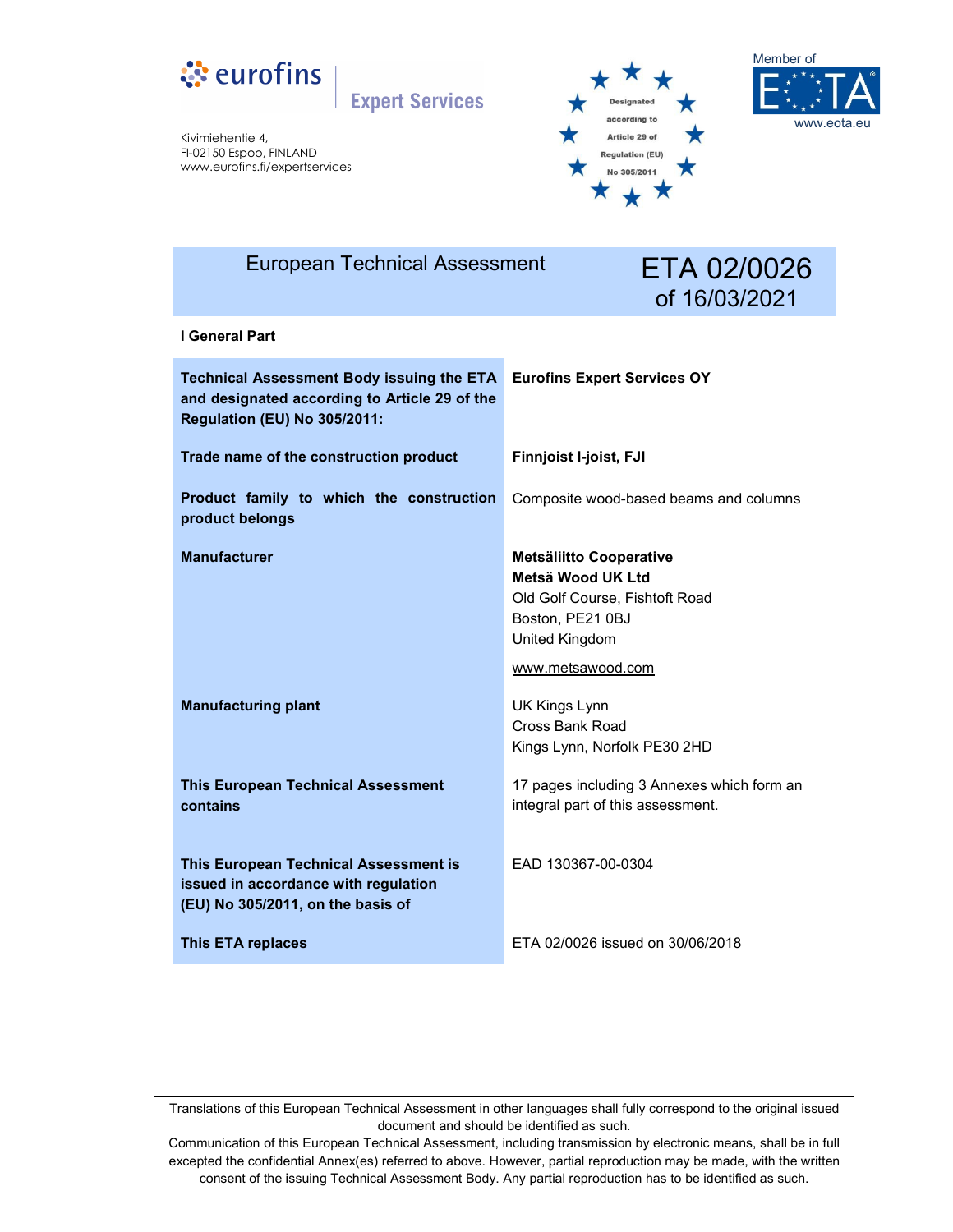#### **II Specific Part**

#### **1 Technical description of the product**

Finnjoist I-joists are wood-based composite joists and columns the cross section of which is I shaped. The flanges are made of LVL and the web of OSB and they are glued together. The materials, dimensions and tolerances are given in Annex 1. The standard cross sections are given in Annex 2.

# **2 Specification of the intended uses in accordance with the applicable European Assessment Document, EAD**

#### **2.1 Intended uses**

Finnjoist I-joists and studs are intended to be used as structural elements for load-bearing applications in buildings and civil engineering structures, for example: construction members or frame elements for walls, roofs, floors.

The products are intended to be used in service class 1 and 2 according to EN 1995-1-1. The product may be exposed to the weather for a short time during installation.

The product is only intended to be used subject to static or quasi-static actions. In seismic areas the behaviour factor of composite wood-based beams and columns used for the design is limited to non-dissipative or low-dissipative structures (q ≤1,5), defined according to Eurocode 8 (EN 1998-1:2004 clauses 1.5.2 and 8.1.3 b).

Instructions for use are given in Annex 3

#### **2.2 Working life and durability**

1

The provisions made in this European Technical Assessment are based on an assumed intended working life of Finnjoist I-joist of 50 years, when installed in the works, provided that the composite wood-based beams and columns are subject to appropriate installation, use and maintenance, see 2.1. These provisions are based upon the current state of the art and the available knowledge and experience. The real working life may be, in normal use conditions, considerably longer without major degradation affecting the basic requirements for works<del>?</del>.

The indications given as to the working life of the construction product cannot be interpreted as a guarantee neither given by the product manufacturer or his representative nor by EOTA when drafting this EAD nor by the Technical Assessment Body issuing an ETA, but are regarded only as a means for expressing the expected economically reasonable working life of the product.

<sup>2</sup> The real working life of a product incorporated in a specific works depends on the environmental conditions to which that works is subject, as well as on the particular conditions of the design, execution, use and maintenance of that works. Therefore, it cannot be excluded that in certain cases the real working life of the product can also be shorter than the assumed working life.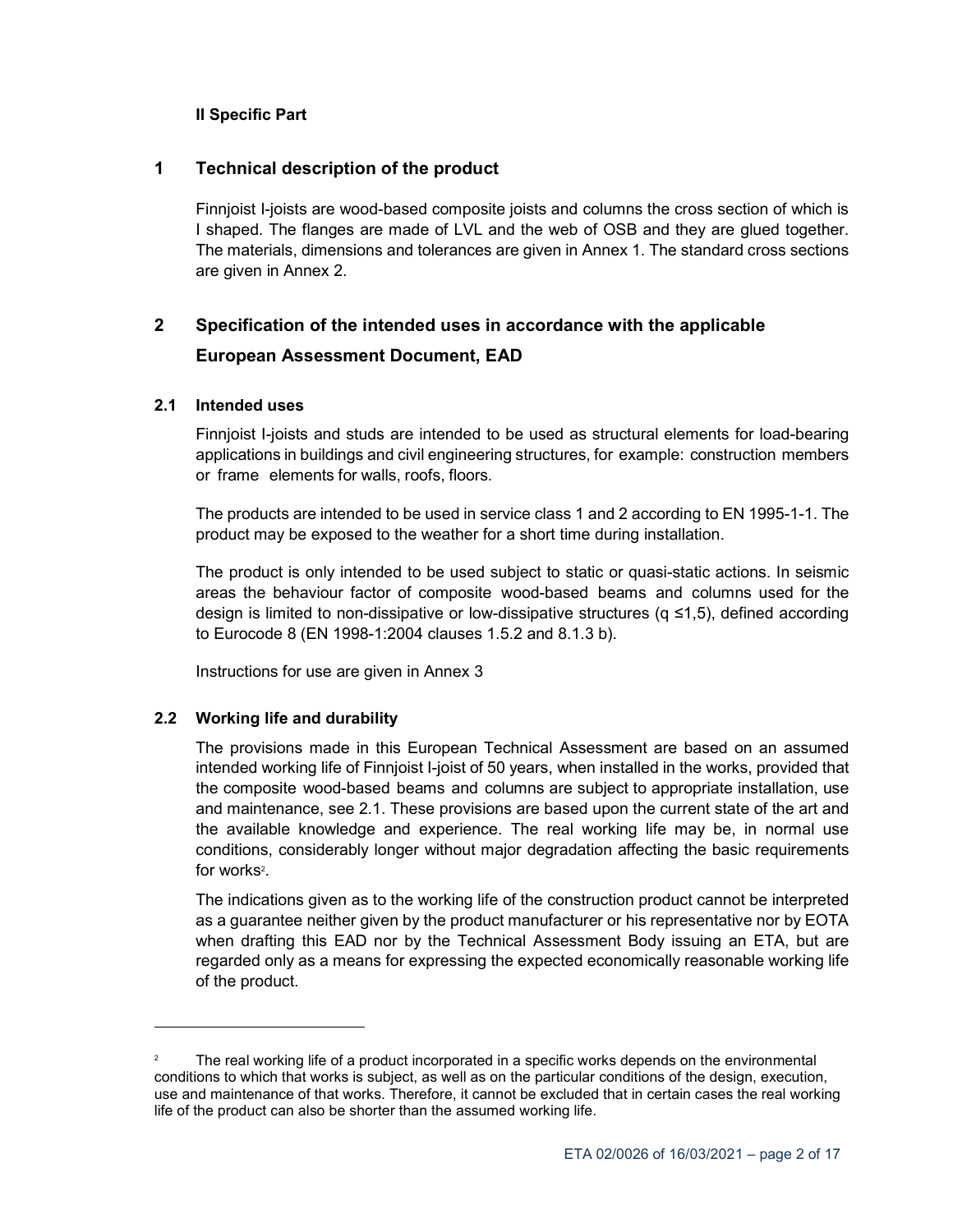### **3 Performance of the product and references to the methods used for its assessment**

| <b>Basic requirement and essential characteristics</b>                                                                          | Performance             |
|---------------------------------------------------------------------------------------------------------------------------------|-------------------------|
| BWR 1. Mechanical resistance and stability                                                                                      |                         |
| Bending strength and/or bending moment capacity<br>(edgewise and flatwise) and size effect parameter<br>(edgewise and flatwise) | Clause 3.1, Annex 2     |
| Tension strength and/or tension capacity parallel to the<br>product and size effect parameter                                   | Clause 3.1, Annex 2     |
| Tension strength and/or capacity perpendicular to the<br>product                                                                | No performance assessed |
| Compression strength and/or capacity parallel to the<br>product                                                                 | Clause 3.1, Annex 2     |
| Compression strength perpendicular to the product<br>(edgewise and flatwise) and/or bearing capacity                            | Clause 3.1, Annex 2     |
| Shear strength and/or capacity (edgewise and flatwise)<br>and size effect parameter (flatwise)                                  | Clause 3.1, Annex 2     |
| Modulus of elasticity parallel to the grain                                                                                     | Clause 3.1, Annex 2     |
| Shear modulus (edgewise and flatwise)                                                                                           | Clause 3.1, Annex 2     |
| Torsional shear capacity and rigidity                                                                                           | Clause 3.1, Annex 2     |
| Density                                                                                                                         | Clause 3.1, Annex 2     |
| Creep                                                                                                                           | Clause 3.1, Annex 2     |
| Dimensional stability                                                                                                           | Annex 1                 |
| Corrosion resistance of metal fasteners and other<br>connectors                                                                 | No performance assessed |
| Bonding quality and durability of bonding strength                                                                              | Clause 3.1              |
| BWR 2. Safety in case of fire                                                                                                   |                         |
| Reaction to fire of materials and components                                                                                    | Clause 3.2              |
| Resistance to fire                                                                                                              | No performance assessed |
| BWR 3. Hygiene, health and the environment                                                                                      |                         |
| Content, emission and/or release of dangerous<br>substances                                                                     | Clause 3.3              |
| BWR 6. Energy economy and heat retention                                                                                        |                         |
| Thermal conductivity                                                                                                            | Clause 3.4              |
| Thermal inertia                                                                                                                 | No performance assessed |
| Aspects of durability                                                                                                           |                         |
| Natural Durability                                                                                                              | Clause 3.5              |

*Table 1. Basic requirements for construction works and essential characteristics*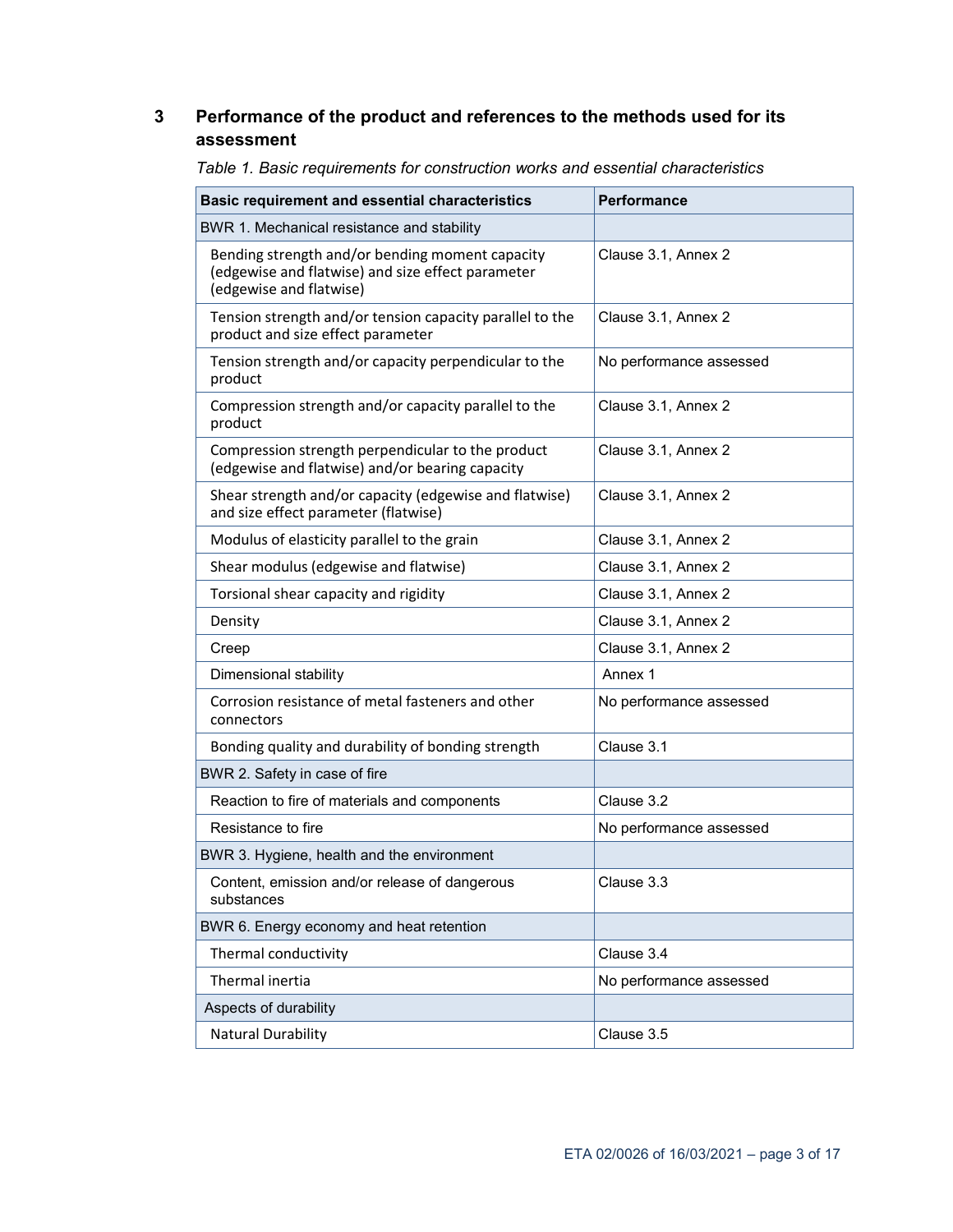#### **3.1 Mechanical resistance and stability, BWR 1**

Characteristic value or mean values of the mechanical properties inclusive stiffness values of the standard joist sections are given in Annex 2. The manufacturer provides on its website software, Finnwood, for the design of the joists, where these values are included.

Actions at joist supports shall not exceed the bearing resistance given in Annex 2. Holes in the joists to provide openings for ducts, pipes etc. must only be made in the web, after the resistance has been checked. The rules for web holes given in Annex 3 shall be followed.

The adhesive is of type I (full exposure to the weather) as defined in EN 301. The bonding quality and durability of bonding strength have been assessed according to the shear test method described in EN 13377, D.4. to be suitable for use class 1 and 2 conditions.

#### **3.2 Safety in case of fire, BWR 2**

3.2.1 Reaction to fire

The joists consist of materials classified to have reaction to fire class D s2,d0 or better.

#### **3.3 Hygiene, health and environment, BWR 3**

3.3.1 Content, emission and/or release of dangerous substances

The release of dangerous substances is determined according to EAD 130067-00-0304, "Composite Wood-base beams and columns". The manufacturer has not declared that the joists would have other harmful or dangerous substances as defined in the EU database than formaldehyde. The formaldehyde potential of the LVL is classified to be E1 in accordance with EN 14374. The formaldehyde potential class of the web board is classified to be E1 in accordance with EN 13986.In addition to the specific clauses relating to dangerous substances contained in this European Technical Assessment, there may be other requirements applicable to the products falling within its scope (e.g. transposed European legislation and national laws, regulations and administrative provisions). In order to meet the provisions of the EU Construction Products Regulation, these requirements need also to be complied with, when and where they apply.

#### **3.4 Energy economy and heat retention, BWR 6**

3.4.1 Thermal resistance

The thermal conductivity  $\lambda$  for both web and flange material is 0,13 W/(m K) according to EN 12524. The natural density variation of the materials is taken into account in this value.

#### **3.5 Aspects of durability**

3.5.1 Natural durability

The adhesive of type I also can be used in service class 3, but the untreated flange and web materials do not withstand attacks from fungi. The biological durability is DC5 (not durable) based on spruce sapwood classification according to EN 350. Therefore Finnjoist I joists can be used in service classes 1 and 2 as defined in Eurocode 5, which correspond to the use classes 1 and 2 as defined in EN 335. The product may be exposed to the weather for a short time during installation.

Durability may be reduced by attack from insects such as long horn beetle, dry wood termites and anobium in regions where these may be found.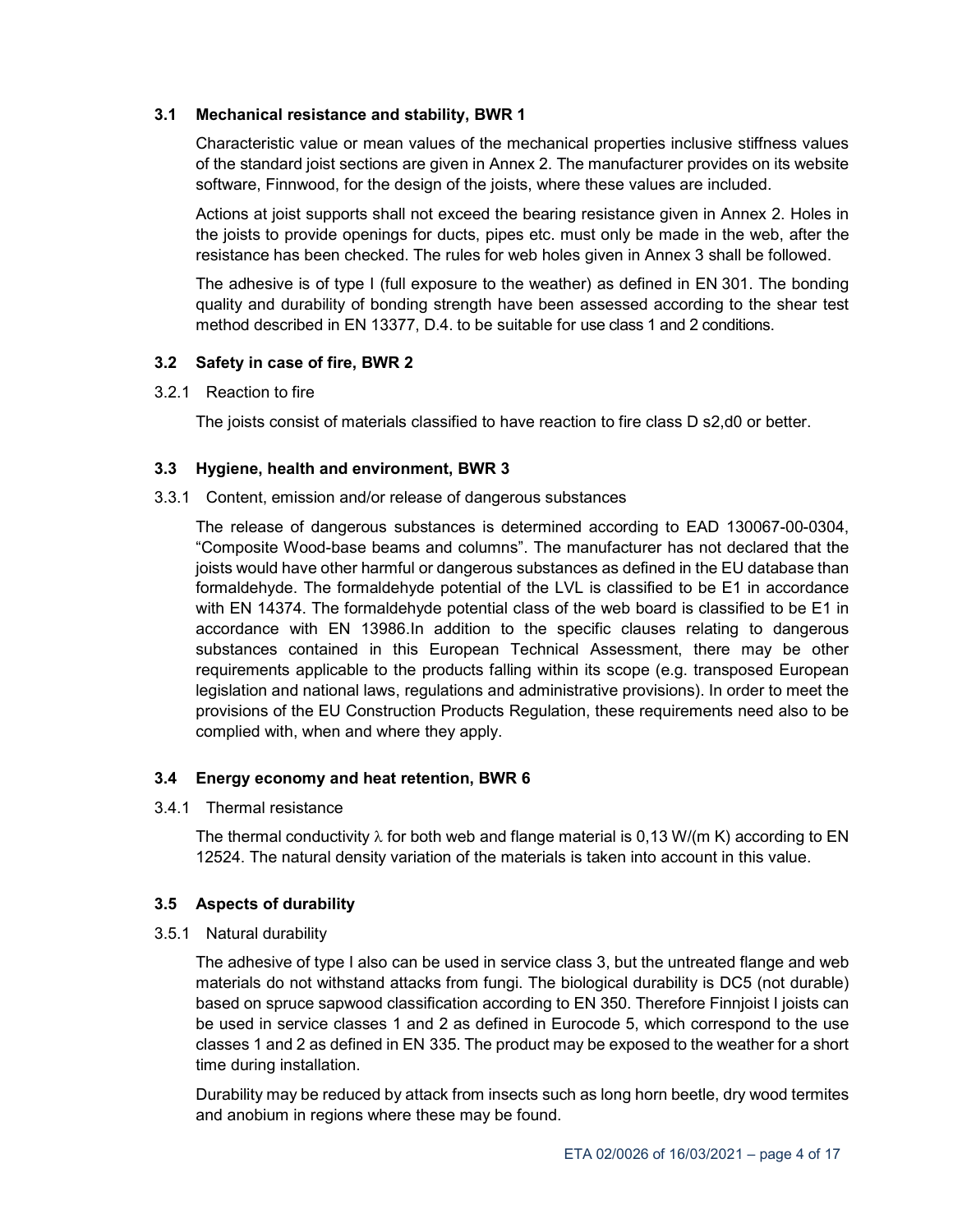# **4 Assessment and verification of constancy of performance (hereinafter AVCP) system applied, with reference to its legal base**

According to the Decision 99/92/EC of the European Commission<sup>3</sup>, the system of assessment and verification of constancy of performance (see Annex V to the regulation (EU) No 305/2011) is System 1.

#### **4.1 Technical details necessary for the implementation of the AVCP system, as provided for in the applicable EAD**

Technical details necessary for the implementation of the AVCP system are laid down in the control plan deposited at Eurofins Expert Services Oy.

> Issued in Espoo on March 3, 2021 by Eurofins Expert Services Oy

in Ila

Tiina Ala-Outinen Manager, Building Structures

Joen Habi

Jouni Hakkarainen Leading Expert

-

<sup>3</sup> Official Journal of the European Communities L 29 of 03.02.1999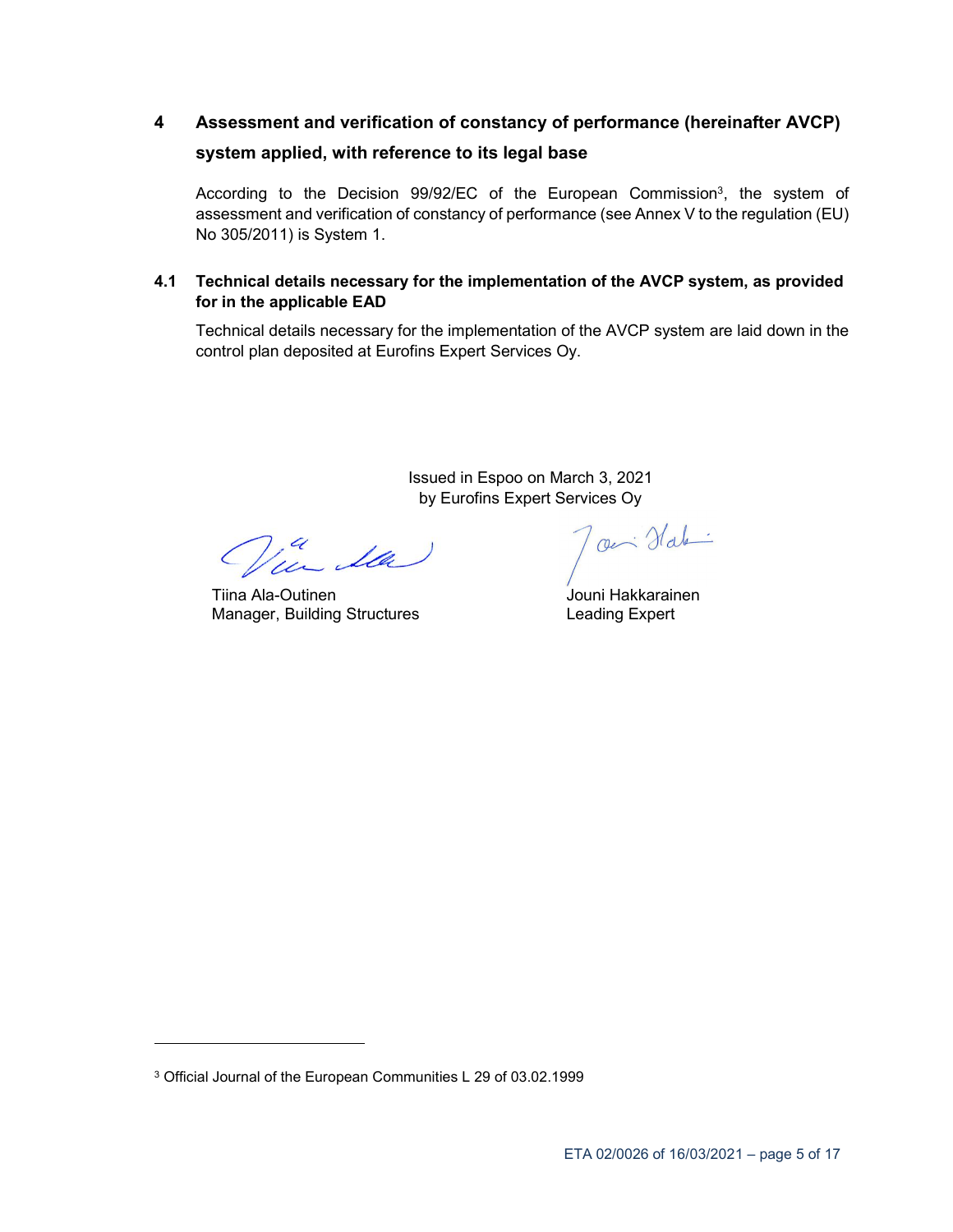### **ANNEX 1 DESCRIPTION OF THE JOISTS**

#### **1 Cross sections and sizes**



*Figure 1-1. Cross-section of Finnjoist I-joist.*

The shape of the joists is shown in Figure 1-1. The angle of the web flange joint is  $6^{\circ}$ (nominal). In the tip of the web flange joint a small space is left for the overflow glue. The depth of Finnjoist I joist is from 160 mm to 600 mm. The thickness of the web is 9 to 12 mm. The width of the flange is from 38 to 96 mm and the depth from 36 to 45 mm. Tolerances measured in equivalent conditions when RH is 65 % and temperature 20  $\degree$ C are given in Table 1 1. Standard cross sections are given in Annex 2 Table 2-4.

The type of cross section is given by a code, e.g. FJI 58/250, where the first figure indicates the width of the flange and the second one the depth of the joist.

The main direction of the flakes of the web board is perpendicular to the flanges. The joints of the web board are made as a V shaped joint by gluing and they are allowed to be spaced deliberately. The nominal root depth of the joint is 10 mm.

| Overall joist depth  |    | $\pm$ 1,5 mm      |
|----------------------|----|-------------------|
| Overall joist length |    | $-0/ + 10$ mm     |
| Flange width         | b, | $\pm$ 1,5 mm      |
| Flange depth         | h, | $\pm$ 2 mm        |
| Web thickness        | pw | $-0.4 / + 1.6$ mm |

| Table 1-1. Tolerances of the Finnjoist I-joists. |  |  |  |  |  |
|--------------------------------------------------|--|--|--|--|--|
|--------------------------------------------------|--|--|--|--|--|

Note: Comma in decimal numbers represents the decimal point in the English number definition.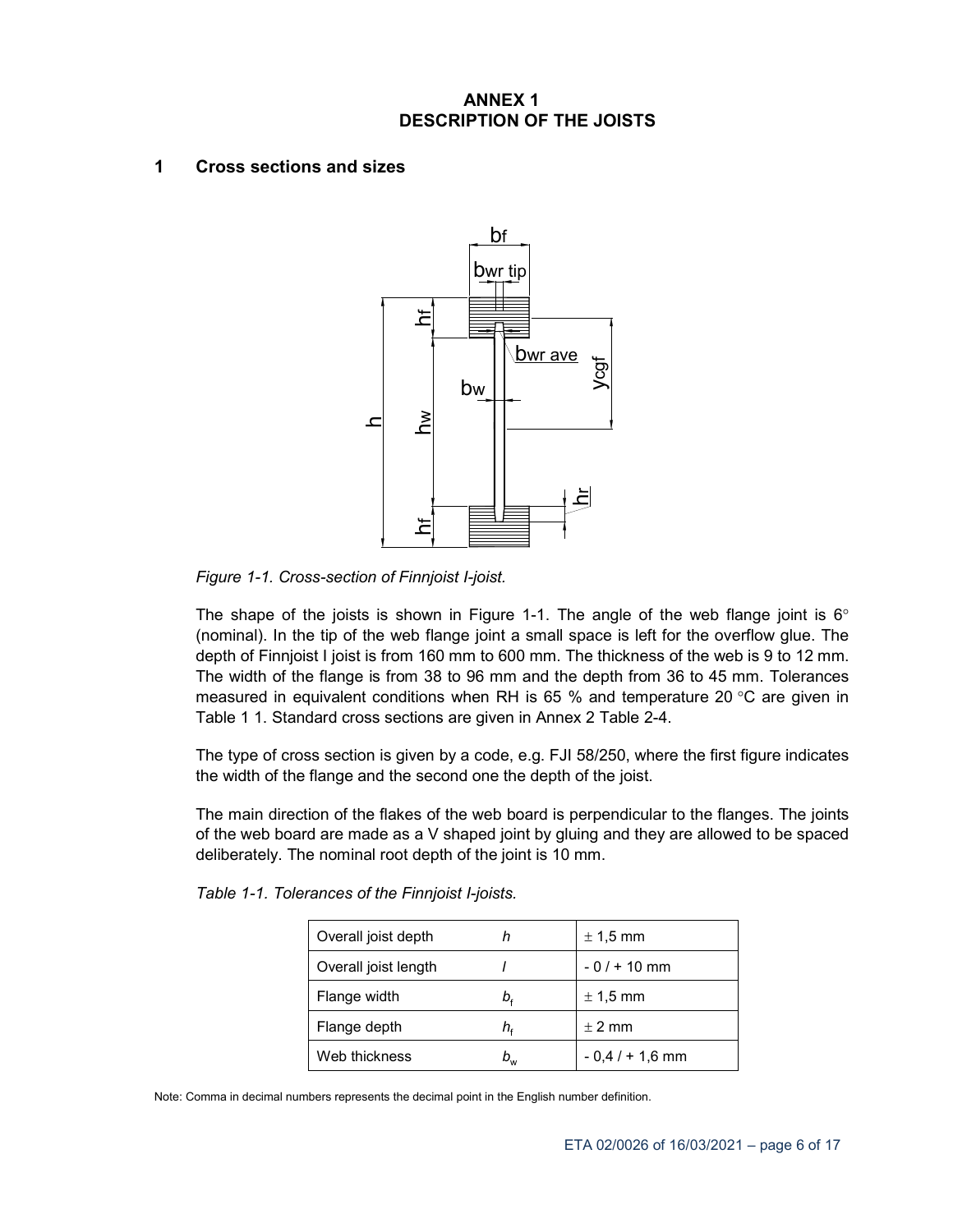#### **2 Specifications of components**

The flanges are made of KERTO LVL (laminated veneer lumber) produced by Metsä Wood Lohja Mill or Punkaharju Mill or corresponding LVL. The LVL flanges are orientated such that their veneers are perpendicular to the plane of the of the web. The material properties of the flanges comply with EN 14374. The characteristic strength values of the LVL shall be at least as given in Table 1-2 and they shall be certified by an approved body.

*Table 1-2. Characteristic strength values of the LVL used for flanges of Finnjoist I-joists required in design of Finnjoist.* 

| Property (N/mm <sup>2</sup> )                             |                                       | Joist  | Stud    |
|-----------------------------------------------------------|---------------------------------------|--------|---------|
| Bending strength                                          | $t_{m,k}$                             | 48     | 32      |
| Tension strength parallel to grain                        | $f_{\rm t,0,k}$                       | 35     | 22      |
| Compression strength parallel to grain                    | $f_{\mathrm{c,0,k}}$                  | 35     | 22      |
| 5th percentile modulus of elasticity parallel to<br>grain | $E_{0. k}$                            | 11 600 | 8 0 0 0 |
| Mean modulus of elasticity parallel to grain              | $\bar{\mathcal{L}}_{0,\mathsf{mean}}$ | 13800  | 9600    |

The web is made of OSB board which corresponds with at least grade 3 in accordance with EN 300 and EN 12369-1. The characteristic strength values of the OSB shall be at least as given in Table 1-3.

*Table 1-3. Characteristic strength values of the OSB used for web of Finnjoist I-joists.* 

|                                                                 | <b>Thickness</b>    | $<$ 10 mm | $> 10$ mm         | Stud              |
|-----------------------------------------------------------------|---------------------|-----------|-------------------|-------------------|
| <b>Property</b>                                                 |                     | $N/mm^2$  | N/mm <sup>2</sup> | N/mm <sup>2</sup> |
| Tension strength, bending calculations                          | $f_{\rm t,90,k}$    | 7,2       | 7,0               | 7,0               |
| Compression strength, bending calculations                      | $f_{\rm c,90,k}^{}$ | 12.9      | 12.7              | 12,7              |
| Shear strength, panel shear                                     | $f_{\rm v,k}$       | 7,6       | 7,6               | 6,8               |
| Shear strength, planar shear                                    | $f_{\rm r,k}$       | 2,4       | 2.4               | 1,0               |
| Mean<br>modulus<br>elasticity,<br>bending<br>οf<br>calculations | $E_{\rm 0,mean}$    | 3 0 0 0   | 3 0 0 0           | 3 0 0 0           |
| Mean shear modulus                                              | $G_{\rm v,mean}$    | 1800      | 1800              | 1 080             |

The adhesive is of type I (full exposure to the weather) as defined in EN 301.

#### **3 Moisture content**

When manufactured, the moisture content of the flanges and the web are below the equilibrium value in use conditions. Due to changing temperature and relative humidity of the surrounding air the moisture content of the joists will continuously change.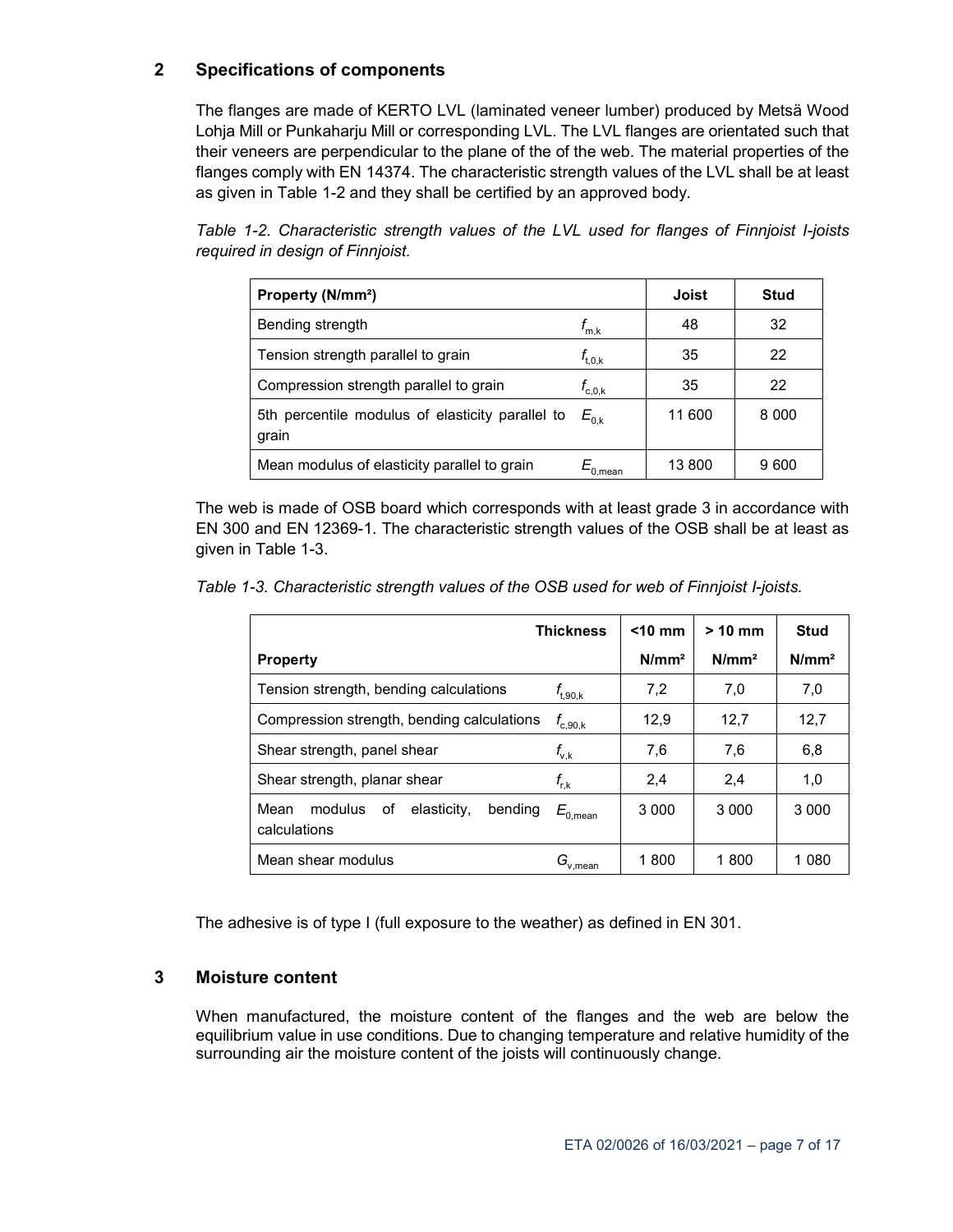#### **ANNEX 2 MECHANICAL PROPERTIES OF THE JOISTS**

#### **Cross sections and sizes**

The product is intended to be used in service classes 1 and 2 as defined in Eurocode 5. Characteristic resistances for the standard joist cross sections are based on characteristic strength values given in Table 2-1, which also may be used to calculate the properties for non-standard cross sections. The evaluation methods have been calculation or design assisted by testing. The structural properties of Finnjoist I-joists within the ranges for joist depth and flange specification given in Annex 1 may be calculated using Metsä Wood's design procedures approved by Eurofins Expert Services Oy. For the standard range of Finnjoist I-joists mechanical properties have been calculated in Table 2-4 using these procedures. For sizes other than given in the tables, mechanical properties may be calculated by interpolation.

| Table 2-1. Characteristic strength and modulus of elasticity and rigidity values to be used in |  |  |
|------------------------------------------------------------------------------------------------|--|--|
| calculations.                                                                                  |  |  |

| <b>Property</b>                                    | Symbol                                            | Value N/mm2 |             |  |
|----------------------------------------------------|---------------------------------------------------|-------------|-------------|--|
|                                                    |                                                   | Joist       | <b>Stud</b> |  |
| Bending strength of flanges <sup>4</sup>           | $f_{\mathsf{F},\mathsf{m},\mathsf{k}}$            | 38,4        | 32          |  |
| Tensile strength of flanges <sup>4</sup>           | $f_{\mathsf{F},\mathsf{t},\mathsf{0},\mathsf{k}}$ | 28          | 22          |  |
| Compression strength of flanges <sup>4</sup>       | $f_{\mathsf{F,c,0,k}}$                            | 28          | 22          |  |
| Bending strength of web edgewise                   | $f_{W,m,k}$                                       | 7,0         | 7,0         |  |
| Shear strength of web                              | $f_{\rm v,s,k}$                                   | 7,6         | 6,8         |  |
| Shear strength of web/flange joint                 | $f_{v,p,k}$                                       | 2,4         | 1,0         |  |
| Characteristic modulus of elasticity of<br>flanges | $E_{F,0,k}$                                       | 11 600      | 8000        |  |
| Mean modulus of elasticity of flanges              | $E_{F,0,mean}$                                    | 13 800      | 9600        |  |
| Mean modulus of elasticity of web                  | $E_{\rm W,mean}$                                  | 3 000       | 3 0 0 0     |  |
| Modulus of rigidity of web                         | $G_{\rm W,mean}$                                  | 1 800       | 1 080       |  |

Serviceability of the joists is understood as their ability to resist loads without unacceptable deformation. Both bending deformation and shear deformation will cause deflection of the joist. Table 2-4 gives the mean stiffness values for the joists. These values are based on mean values of modulus of elasticity *E* and modulus of rigidity *G* given in Table 2-1, which also may be used to calculate the properties for non-standard cross sections. A higher value for the modulus of rigidity of the web may be used, if the manufacturer of the OSB has a higher value certified.

-

<sup>4</sup> To be used in the calculations only.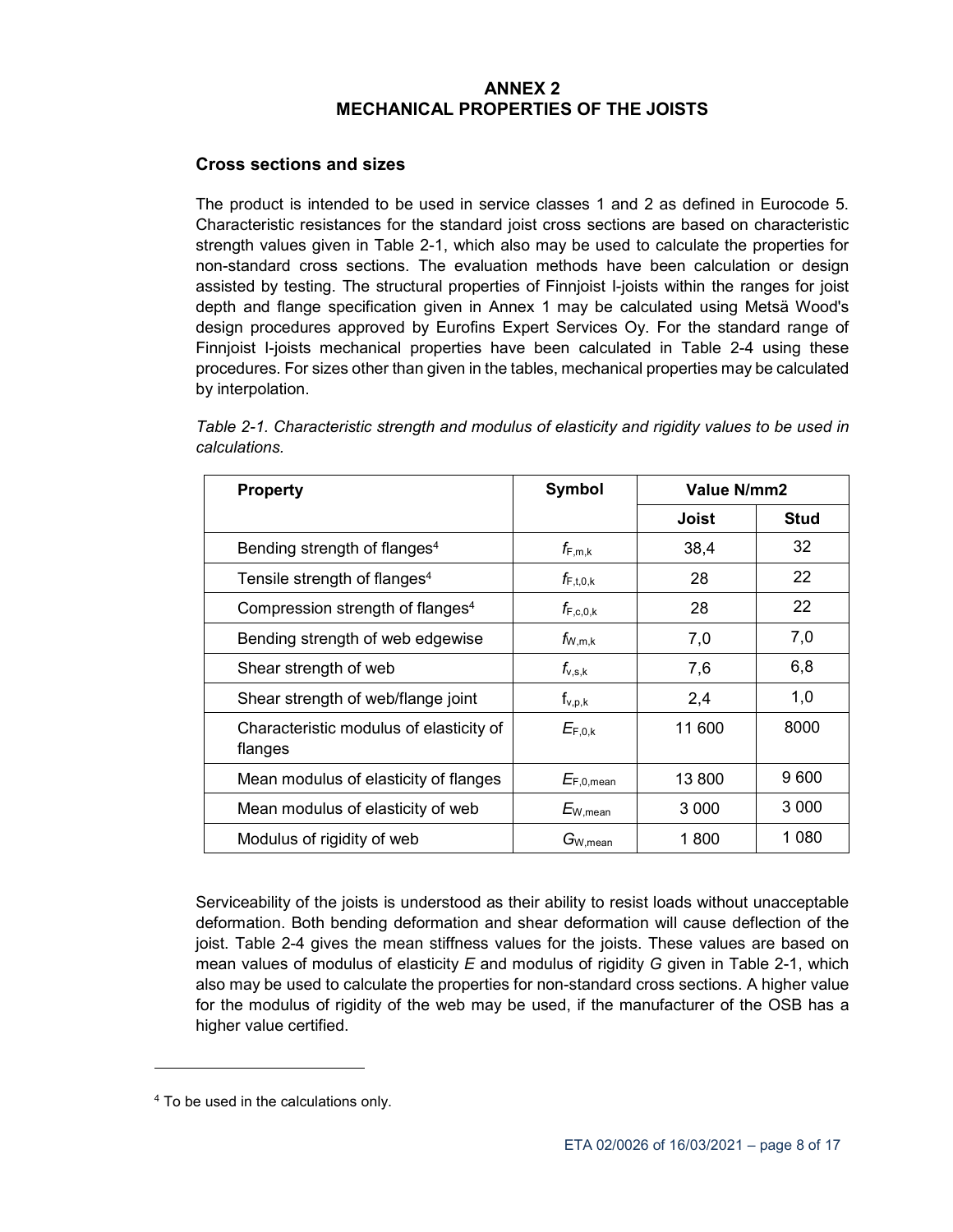The modification factors for the joists,  $k_{mod}$  and  $k_{def}$  as defined in Eurocode 5, are given in Tables 2-2 and 2-3.

| Duration of   |                    | Bending and axial<br>resistance |                    | Shear resistance   | Bearing resistance |                    |  |
|---------------|--------------------|---------------------------------|--------------------|--------------------|--------------------|--------------------|--|
| load          | Service<br>class 1 | Service<br>class 2              | Service<br>class 1 | Service<br>class 2 | Service<br>class 1 | Service<br>class 2 |  |
| Permanent     | 0,6                | 0,6                             | 0,40               | 0,30               | 0,6                | 0,6                |  |
| Long term     | 0,7                | 0,7                             | 0,50               | 0,40               | 0,7                | 0,7                |  |
| Medium term   | 0,8                | 0,8                             | 0,70               | 0,55               | 0,8                | 0,8                |  |
| Short term    | 0,9                | 0,9                             | 0,90               | 0,70               | 0,9                | 0,9                |  |
| Instantaneous | 1,10               | 1,10                            | 1,10               | 0,90               | 1,10               | 1,10               |  |

*Table 2-2. Values of kmod for the Finnjoist I-joists.* 

*Table 2-3. Values of kdef for the Finnjoist I-joists.* 

|                 | Bending and axial deformation | Shear deformation |                 |  |
|-----------------|-------------------------------|-------------------|-----------------|--|
| Service class 1 | Service class 2               | Service class 1   | Service class 2 |  |
| 0.60            | 0.80                          | 1.50              | 2.25            |  |

The structural performance of the product relies on adequate restraint to the compression flange. The effect of the restraint on the load-bearing capacity of the joist has to be taken into account as specified in Eurocode 5. The bending resistance values given in Tables 2-4 a-f are based on spacing of lateral constraints 300 mm. If the lateral bracing is spaced more sparsely the values shall be reduced according to the instructions given by the manufacturer.

The values to be used in design are given on the following page in Tables 2-4 a-f. The values refer to flange depths: Joist 36, 39 and 45 mm, Stud 36 and 39 mm and web thickness 9 mm. Linear interpolation shall be used for sizes in between.

Bearing resistance values are given without restriction for shear resistance. When relevant, the limiting effect of shear resistance shall be taken into account.

When the Finnjoist I-joists are used as columns, the characteristic resistance values shall be calculated according to Eurocode 5 and the values in Tables 2-1 to 2-4 a-f shall be used, as relevant.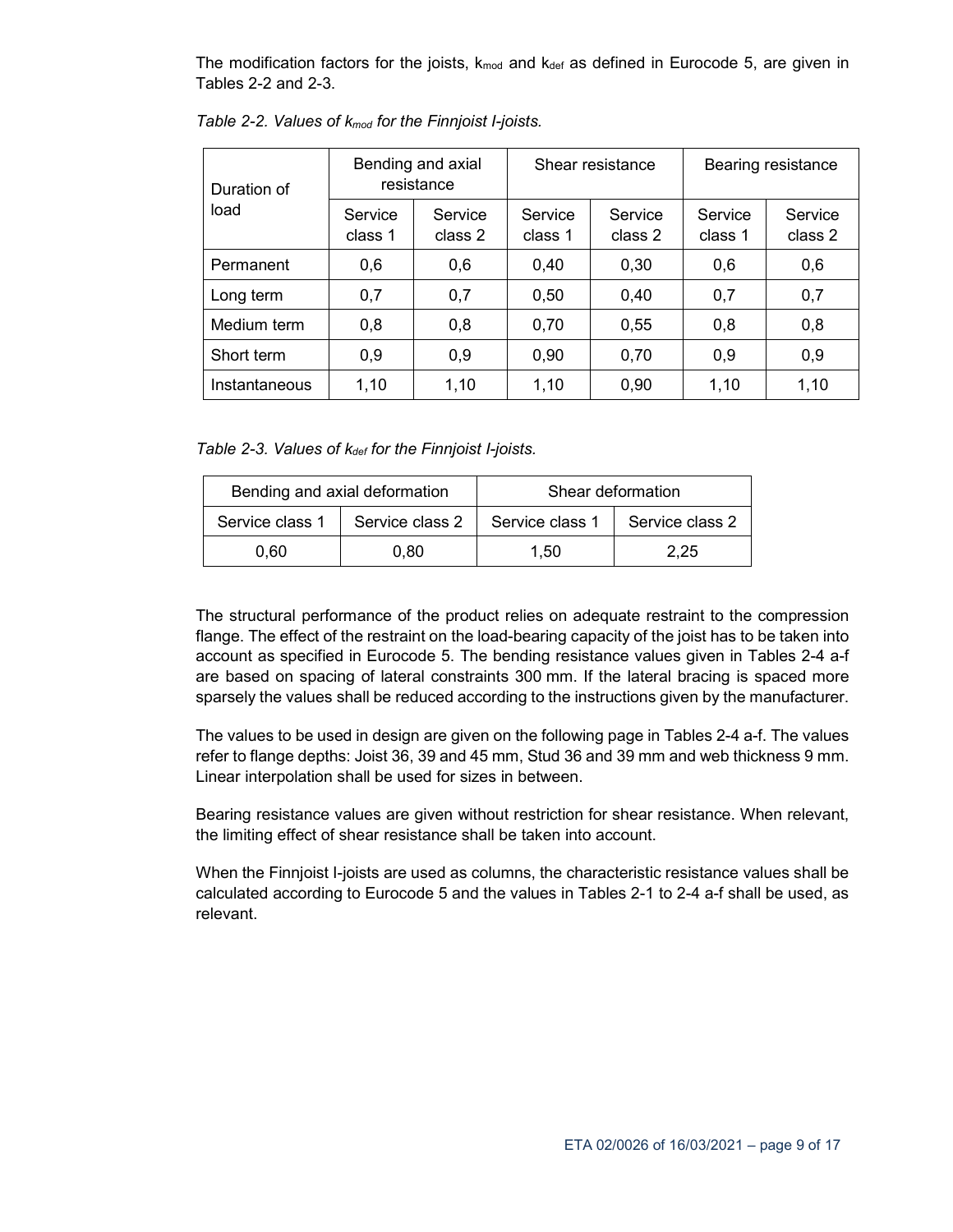### *Table 2-4a*

## **Characterisitc Values - 36mm flange**

| Joist type                     | Weight       | Flange          | Web             | <b>Bending</b>   | Flexural                    | Shear            | Shear          | <b>Torsional</b>                         | <b>Torsional</b> |
|--------------------------------|--------------|-----------------|-----------------|------------------|-----------------------------|------------------|----------------|------------------------------------------|------------------|
|                                |              | Area            | Area            | <b>Moment</b>    | Rigidity                    | Capacity         | Rigidity       | Rigidity                                 | Capacity         |
|                                |              |                 |                 |                  | (mean value)                |                  |                | (mean value) (mean value)                |                  |
|                                |              | A <sub>F</sub>  | $A_W$           | $M_k$            | $El_{mean}$                 | $V_k$            | $GA_{mean}$    | $\mathsf{GI}_{\mathsf{T},\mathsf{mean}}$ | $M_T$            |
|                                | kg/m         | mm <sup>2</sup> | mm <sup>2</sup> | kNm              | $x10^{12}$ Nmm <sup>2</sup> | kN               | $x10^6$ N      | $x10^9$ Nmm <sup>2</sup>                 | kNm              |
| FJI 38x160-36                  | 1,95         | 1266            | 996             | 4,574            | 0,145                       | 7,694            | 2,592          | 0,3313                                   | 0,1031           |
| FJI 45x160-36                  | 2,21         | 1518            | 996             | 5,511            | 0,173                       | 7,651            | 2,592          | 0,4014                                   | 0,1230           |
| FJI 53x160-36                  | 2,50         | 1806            | 996             | 6,576            | 0,204                       | 7,616            | 2,592          | 0,4871                                   | 0,1474           |
| FJI 58x160-36                  | 2,68         | 1986            | 996             | 7,240            | 0,224                       | 7,599            | 2,592          | 0,5405                                   | 0,1626           |
| FJI 63x160-36                  | 2,87         | 2166            | 996             | 7,893            | 0,243                       | 7,585            | 2,592          | 0,5947                                   | 0,1781           |
| FJI 69x160-36                  | 3,09         | 2382            | 996             | 8,664            | 0,267                       | 7,571            | 2,592          | 0,6602                                   | 0,1967           |
| FJI 70x160-36                  | 3,12         | 2418            | 996             | 8,793            | 0,271                       | 7,569            | 2,592          | 0,6714                                   | 0,1999           |
| FJI 89x160-36                  | 3,82         | 3102            | 996             | 11,234           | 0,345                       | 7,539            | 2,592          | 0,8875                                   | 0,2614           |
| FJI 96x160-36<br>FJI 38x200-36 | 4,08<br>2,19 | 3354<br>1266    | 996<br>1356     | 12,134<br>6,021  | 0,373<br>0,252              | 7,531<br>10,127  | 2,592<br>3,240 | 0,9679<br>0,3462                         | 0,2843<br>0,1113 |
| FJI 45x200-36                  | 2,44         | 1518            | 1356            | 7,246            | 0,299                       | 10,059           | 3,240          | 0,4162                                   | 0,1312           |
| FJI 53x200-36                  | 2,74         | 1806            | 1356            | 8,638            | 0,354                       | 10,004           | 3,240          | 0,5020                                   | 0,1556           |
| FJI 58x200-36                  | 2,92         | 1986            | 1356            | 9,506            | 0,388                       | 9,978            | 3,240          | 0,5553                                   | 0,1708           |
| FJI 63x200-36                  | 3,10         | 2166            | 1356            | 10,360           | 0,422                       | 9,956            | 3,240          | 0,6095                                   | 0,1863           |
| FJI 69x200-36                  | 3,32         | 2382            | 1356            | 11,367           | 0,462                       | 9,934            | 3,240          | 0,6751                                   | 0,2049           |
| FJI 70x200-36                  | 3,36         | 2418            | 1356            | 11,535           | 0,469                       | 9,931            | 3,240          | 0,6862                                   | 0,2081           |
| FJI 89x200-36                  | 4,06         | 3102            | 1356            | 14,727           | 0,598                       | 9,883            | 3,240          | 0,9024                                   | 0,2696           |
| FJI 96x200-36                  | 4,32         | 3354            | 1356            | 15,903           | 0,646                       | 9,870            | 3,240          | 0,9828                                   | 0,2925           |
| FJI 38x220-36                  | 2,31         | 1266            | 1536            | 6,759            | 0,317                       | 11,369           | 3,564          | 0,3536                                   | 0,1154           |
| FJI 45x220-36                  | 2,56         | 1518            | 1536            | 8,129            | 0,376                       | 11,286           | 3,564          | 0,4236                                   | 0,1353           |
| FJI 53x220-36                  | 2,86         | 1806            | 1536            | 9,686            | 0,445                       | 11,219           | 3,564          | 0,5094                                   | 0,1597           |
| FJI 58x220-36                  | 3,04         | 1986            | 1536            | 10,657           | 0,487                       | 11,186           | 3,564          | 0,5627                                   | 0,1749           |
| FJI 63x220-36<br>FJI 69x220-36 | 3,22         | 2166<br>2382    | 1536            | 11,612           | 0,530                       | 11,160           | 3,564          | 0,6170<br>0,6825                         | 0,1904           |
| FJI 70x220-36                  | 3,44<br>3,48 | 2418            | 1536<br>1536    | 12,739<br>12,927 | 0,581<br>0,589              | 11,133<br>11,129 | 3,564<br>3,564 | 0,6936                                   | 0,2090<br>0,2122 |
| FJI 89x220-36                  | 4,18         | 3102            | 1536            | 16,496           | 0,751                       | 11,070           | 3,564          | 0,9098                                   | 0,2737           |
| FJI 96x220-36                  | 4,43         | 3354            | 1536            | 17,811           | 0,811                       | 11,054           | 3,564          | 0,9902                                   | 0,2966           |
| FJI 38x240-36                  | 2,42         | 1266            | 1716            | 7,507            | 0,390                       | 12,626           | 3,888          | 0,3610                                   | 0,1195           |
| FJI 45x240-36                  | 2,68         | 1518            | 1716            | 9,022            | 0,463                       | 12,525           | 3,888          | 0,4311                                   | 0,1394           |
| FJI 53x240-36                  | 2,97         | 1806            | 1716            | 10,744           | 0,546                       | 12,444           | 3,888          | 0,5168                                   | 0,1638           |
| FJI 58x240-36                  | 3,16         | 1986            | 1716            | 11,818           | 0,599                       | 12,406           | 3,888          | 0,5702                                   | 0,1790           |
| FJI 63x240-36                  | 3,34         | 2166            | 1716            | 12,875           | 0,651                       | 12,373           | 3,888          | 0,6244                                   | 0,1945           |
| FJI 69x240-36                  | 3,56         | 2382            | 1716            | 14,121           | 0,713                       | 12,341           | 3,888          | 0,6899                                   | 0,2131           |
| FJI 70x240-36                  | 3,60         | 2418            | 1716            | 14,329           | 0,724                       | 12,336           | 3,888          | 0,7011                                   | 0,2163           |
| FJI 89x240-36                  | 4,30         | 3102            | 1716            | 18,277           | 0,922                       | 12,265           | 3,888          | 0,9172                                   | 0,2778           |
| FJI 96x240-36<br>FJI 38x300-36 | 4,55<br>2,78 | 3354<br>1266    | 1716<br>2256    | 19,732           | 0,995                       | 12,246<br>16,467 | 3,888          | 0,9976                                   | 0,3007           |
| FJI 45x300-36                  | 3,04         | 1518            | 2256            | 9,799<br>11,753  | 0,657<br>0,779              | 16,316           | 4,860<br>4,860 | 0,3833<br>0,4534                         | 0,1318<br>0,1517 |
| FJI 53x300-36                  | 3,33         | 1806            | 2256            | 13,973           | 0,918                       | 16,184           | 4,860          | 0,5391                                   | 0,1761           |
| FJI 58x300-36                  | 3,51         | 1986            | 2256            | 15,358           | 1,005                       | 16,121           | 4,860          | 0,5925                                   | 0,1913           |
| FJI 63x300-36                  | 3,70         | 2166            | 2256            | 16,719           | 1,092                       | 16,068           | 4,860          | 0,6467                                   | 0,2068           |
| FJI 69x300-36                  | 3,92         | 2382            | 2256            | 18,326           | 1,197                       | 16,015           | 4,860          | 0,7122                                   | 0,2254           |
| FJI 70x300-36                  | 3,96         | 2418            | 2256            | 18,594           | 1,214                       | 16,007           | 4,860          | 0,7234                                   | 0,2286           |
| FJI 89x300-36                  | 4,65         | 3102            | 2256            | 23,682           | 1,545                       | 15,892           | 4,860          | 0,9395                                   | 0,2901           |
| FJI 96x300-36                  | 4,91         | 3354            | 2256            | 25,556           | 1,667                       | 15,861           | 4,860          | 1,0199                                   | 0,3130           |
| FJI 45x360-36                  | 3,39         | 1518            | 2796            | 14,556           | 1,182                       | 18,616           | 5,832          | 0,4756                                   | 0,1640           |
| FJI 53x360-36                  | 3,69         | 1806            | 2796            | 17,276           | 1,392                       | 19,360           | 5,832          | 0,5614                                   | 0,1884           |
| FJI 58x360-36<br>FJI 63x360-36 | 3,87         | 1986            | 2796            | 18,972           | 1,523                       | 19,826           | 5,832          | 0,6147                                   | 0,2036           |
| FJI 69x360-36                  | 4,05         | 2166<br>2382    | 2796            | 20,640           | 1,654                       | 19,836           | 5,832          | 0,6690                                   | 0,2191           |
| FJI 70x360-36                  | 4,28<br>4,31 | 2418            | 2796<br>2796    | 22,608<br>22,936 | 1,811<br>1,837              | 19,757<br>19,745 | 5,832<br>5,832 | 0,7345<br>0,7456                         | 0,2377<br>0,2409 |
| FJI 89x360-36                  | 5,01         | 3102            | 2796            | 29,167           | 2,334                       | 19,573           | 5,832          | 0,9618                                   | 0,3024           |
| FJI 96x360-36                  | 5,27         | 3354            | 2796            | 31,463           | 2,518                       | 19,527           | 5,832          | 1,0422                                   | 0,3253           |
| FJI 45x400-36                  | 3,63         | 1518            | 3156            | 16,462           | 1,502                       | 20,085           | 6,480          | 0,4905                                   | 0,1722           |
| FJI 53x400-36                  | 3,93         | 1806            | 3156            | 19,517           | 1,766                       | 20,888           | 6,480          | 0,5763                                   | 0,1966           |
| FJI 58x400-36                  | 4,11         | 1986            | 3156            | 21,421           | 1,931                       | 21,391           | 6,480          | 0,6296                                   | 0,2118           |
| FJI 63x400-36                  | 4,29         | 2166            | 3156            | 23,294           | 2,096                       | 21,893           | 6,480          | 0,6838                                   | 0,2273           |
| FJI 69x400-36                  | 4,51         | 2382            | 3156            | 25,502           | 2,294                       | 22,094           | 6,480          | 0,7494                                   | 0,2459           |
| FJI 70x400-36                  | 4,55         | 2418            | 3156            | 25,871           | 2,327                       | 22,094           | 6,480          | 0,7605                                   | 0,2491           |
| FJI 89x400-36                  | 5,25         | 3102            | 3156            | 32,865           | 2,954                       | 22,055           | 6,480          | 0,9767                                   | 0,3106           |
| FJI 96x400-36                  | 5,50         | 3354            | 3156            | 35,442           | 3,186                       | 21,997           | 6,480          | 1,0570                                   | 0,3335           |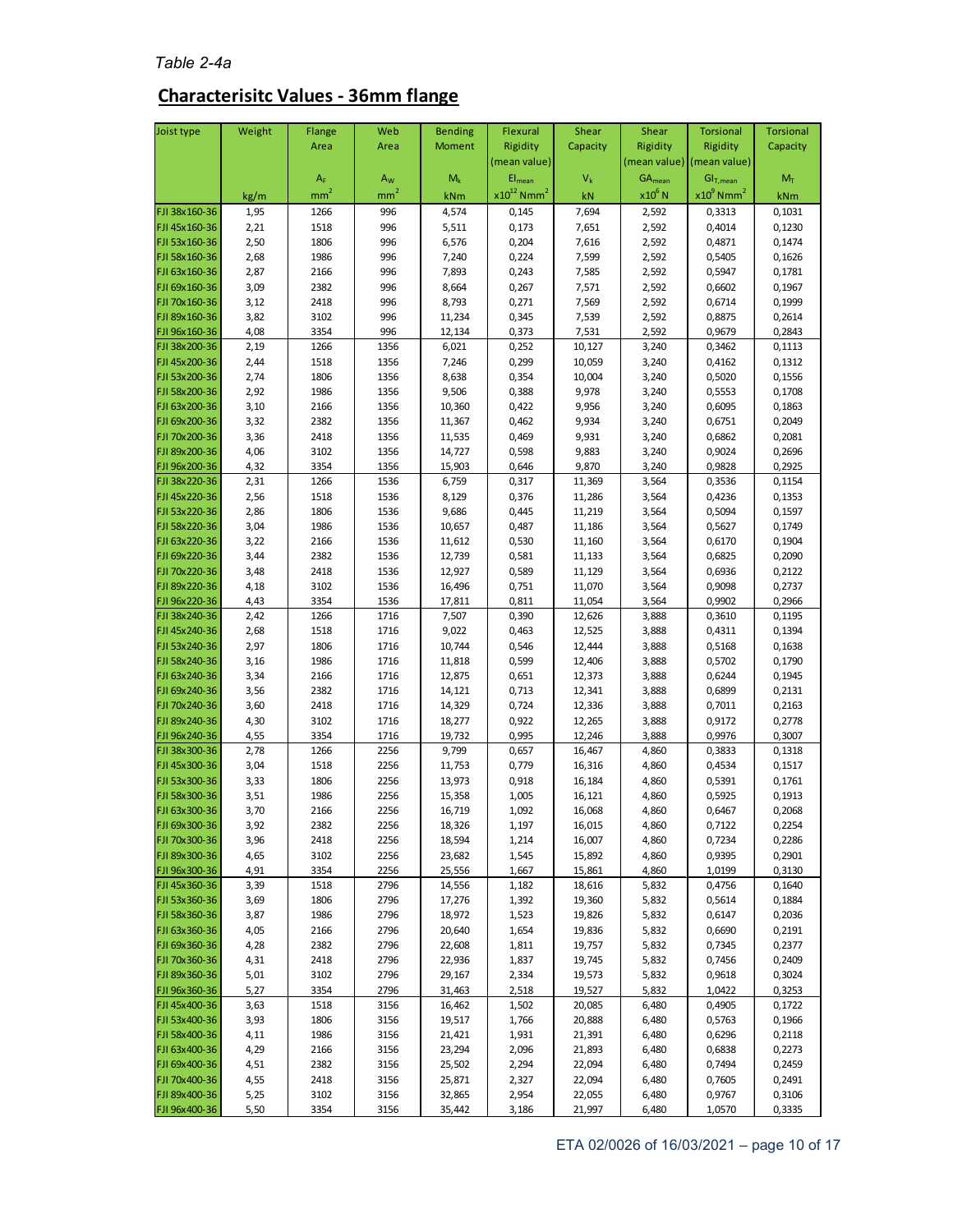# **Characterisitc Values - 39mm flange**

| Joist type               | Weight       | Flange          | Web                     | <b>Bending</b>   | Flexural                    | Shear            | Shear                       | <b>Torsional</b>                     | <b>Torsional</b>          |
|--------------------------|--------------|-----------------|-------------------------|------------------|-----------------------------|------------------|-----------------------------|--------------------------------------|---------------------------|
|                          |              | Area            | Area                    | Moment           | Rigidity                    | Capacity         | Rigidity                    | Rigidity                             | Capacity                  |
|                          |              | $A_F$           | $\mathsf{A}_\mathsf{W}$ | $M_k$            | (mean value)<br>$EI_{mean}$ | $V_k$            | (mean value)<br>$GA_{mean}$ | (mean value)<br>GI <sub>T,mean</sub> | $\mathsf{M}_{\mathsf{T}}$ |
|                          | kg/m         | mm <sup>2</sup> | mm <sup>2</sup>         | kNm              | $x10^{12}$ Nmm <sup>2</sup> | kN               | $x10^6$ N                   | $x10^9$ Nmm <sup>2</sup>             | kNm                       |
| FJI 38x160               | 2,04         | 1355            | 993                     | 4,815            | 0,150                       | 8,722            | 2,592                       | 0,3886                               | 0,1134                    |
| FJI 45x160               | 2,32         | 1628            | 993                     | 5,811            | 0,178                       | 9,038            | 2,592                       | 0,4897                               | 0,1375                    |
| FJI 53x160               | 2,63         | 1940            | 993                     | 6,943            | 0,211                       | 9,361            | 2,592                       | 0,5951                               | 0,1652                    |
| FJI 58x160               | 2,83         | 2135            | 993                     | 7,650            | 0,231                       | 9,339            | 2,592                       | 0,6646                               | 0,1835                    |
| FJI 63x160<br>FJI 69x160 | 3,03<br>3,27 | 2330<br>2564    | 993<br>993              | 8,345<br>9,165   | 0,252<br>0,276              | 9,321<br>9,303   | 2,592<br>2,592              | 0,7321<br>0,8148                     | 0,2012<br>0,2230          |
| FJI 70x160               | 3,31         | 2603            | 993                     | 9,302            | 0,280                       | 9,300            | 2,592                       | 0,8286                               | 0,2266                    |
| FJI 89x160               | 4,07         | 3344            | 993                     | 11,900           | 0,358                       | 9,261            | 2,592                       | 1,0980                               | 0,2974                    |
| FJI 96x160               | 4,34         | 3617            | 993                     | 12,857           | 0,386                       | 9,250            | 2,592                       | 1,2016                               | 0,3246                    |
| FJI 38x200               | 2,27         | 1355            | 1353                    | 6,351            | 0,261                       | 11,605           | 3,240                       | 0,4035                               | 0,1216                    |
| FJI 45x200<br>FJI 53x200 | 2,55<br>2,87 | 1628<br>1940    | 1353<br>1353            | 7,657<br>9,142   | 0,311<br>0,368              | 12,026<br>12,324 | 3,240<br>3,240              | 0,5046<br>0,6100                     | 0,1457<br>0,1734          |
| FJI 58x200               | 3,07         | 2135            | 1353                    | 10,068           | 0,404                       | 12,291           | 3,240                       | 0,6795                               | 0,1917                    |
| FJI 63x200               | 3,27         | 2330            | 1353                    | 10,979           | 0,439                       | 12,264           | 3,240                       | 0,7470                               | 0,2094                    |
| FJI 69x200               | 3,51         | 2564            | 1353                    | 12,055           | 0,482                       | 12,236           | 3,240                       | 0,8297                               | 0,2312                    |
| FJI 70x200               | 3,55         | 2603            | 1353                    | 12,234           | 0,489                       | 12,232           | 3,240                       | 0,8434                               | 0,2348                    |
| FJI 89x200               | 4,30         | 3344            | 1353                    | 15,640           | 0,624                       | 12,172           | 3,240                       | 1,1129                               | 0,3056                    |
| FJI 96x200<br>FJI 38x220 | 4,58<br>2,39 | 3617<br>1355    | 1353<br>1533            | 16,895<br>7,135  | 0,674<br>0,330              | 12,156<br>13,046 | 3,240<br>3,564              | 1,2165<br>0,4109                     | 0,3328<br>0,1257          |
| FJI 45x220               | 2,67         | 1628            | 1533                    | 8,598            | 0,392                       | 13,519           | 3,564                       | 0,5120                               | 0,1498                    |
| FJI 53x220               | 2,99         | 1940            | 1533                    | 10,261           | 0,464                       | 13,833           | 3,564                       | 0,6174                               | 0,1775                    |
| FJI 58x220               | 3,19         | 2135            | 1533                    | 11,298           | 0,509                       | 13,793           | 3,564                       | 0,6869                               | 0,1958                    |
| FJI 63x220               | 3,39         | 2330            | 1533                    | 12,318           | 0,553                       | 13,759           | 3,564                       | 0,7544                               | 0,2135                    |
| FJI 69x220               | 3,63         | 2564            | 1533                    | 13,523           | 0,607                       | 13,726           | 3,564                       | 0,8371                               | 0,2353                    |
| FJI 70x220<br>FJI 89x220 | 3,67<br>4,42 | 2603<br>3344    | 1533<br>1533            | 13,723<br>17,537 | 0,616<br>0,786              | 13,721<br>13,648 | 3,564<br>3,564              | 0,8508<br>1,1203                     | 0,2389<br>0,3097          |
| FJI 96x220               | 4,70         | 3617            | 1533                    | 18,942           | 0,849                       | 13,629           | 3,564                       | 1,2239                               | 0,3369                    |
| FJI 38x240               | 2,51         | 1355            | 1713                    | 7,929            | 0,406                       | 14,209           | 3,888                       | 0,4183                               | 0,1298                    |
| FJI 45x240               | 2,79         | 1628            | 1713                    | 9,549            | 0,483                       | 14,725           | 3,888                       | 0,5195                               | 0,1539                    |
| FJI 53x240               | 3,11         | 1940            | 1713                    | 11,391           | 0,571                       | 15,314           | 3,888                       | 0,6248                               | 0,1816                    |
| FJI 58x240               | 3,31         | 2135            | 1713                    | 12,539           | 0,626                       | 15,308           | 3,888                       | 0,6944                               | 0,1999                    |
| FJI 63x240<br>FJI 69x240 | 3,51<br>3,75 | 2330<br>2564    | 1713<br>1713            | 13,669<br>15,003 | 0,681<br>0,748              | 15,268<br>15,228 | 3,888<br>3,888              | 0,7618<br>0,8445                     | 0,2176<br>0,2394          |
| FJI 70x240               | 3,79         | 2603            | 1713                    | 15,225           | 0,759                       | 15,222           | 3,888                       | 0,8583                               | 0,2430                    |
| FJI 89x240               | 4,54         | 3344            | 1713                    | 19,448           | 0,968                       | 15,135           | 3,888                       | 1,1277                               | 0,3138                    |
| FJI 96x240               | 4,82         | 3617            | 1713                    | 21,004           | 1,045                       | 15,112           | 3,888                       | 1,2313                               | 0,3410                    |
| FJI 38x300               | 2,87         | 1355            | 2253                    | 10,362           | 0,688                       | 16,280           | 4,860                       | 0,4406                               | 0,1421                    |
| FJI 45x300<br>FJI 53x300 | 3,15<br>3,47 | 1628<br>1940    | 2253<br>2253            | 12,457<br>14,837 | 0,817<br>0,965              | 16,871<br>17,545 | 4,860<br>4,860              | 0,5417<br>0,6471                     | 0,1662<br>0,1939          |
| FJI 58x300               | 3,66         | 2135            | 2253                    | 16,321           | 1,057                       | 17,967           | 4,860                       | 0,7166                               | 0,2122                    |
| FJI 63x300               | 3,86         | 2330            | 2253                    | 17,781           | 1,149                       | 18,389           | 4,860                       | 0,7841                               | 0,2299                    |
| FJI 69x300               | 4,10         | 2564            | 2253                    | 19,504           | 1,260                       | 18,558           | 4,860                       | 0,8668                               | 0,2517                    |
| FJI 70x300               | 4,14         | 2603            | 2253                    | 19,791           | 1,279                       | 18,558           | 4,860                       | 0,8806                               | 0,2553                    |
| FJI 89x300<br>FJI 96x300 | 4,90<br>5,18 | 3344<br>3617    | 2253<br>2253            | 25,247<br>27,257 | 1,630<br>1,759              | 18,558<br>18,558 | 4,860<br>4,860              | 1,1500<br>1,2536                     | 0,3261<br>0,3533          |
| FJI 45x360               | 3,50         | 1628            | 2793                    | 15,438           | 1,244                       | 18,443           | 5,832                       | 0,5640                               | 0,1785                    |
| FJI 53x360               | 3,82         | 1940            | 2793                    | 18,359           | 1,467                       | 19,181           | 5,832                       | 0,6694                               | 0,2062                    |
| FJI 58x360               | 4,02         | 2135            | 2793                    | 20,180           | 1,606                       | 19,642           | 5,832                       | 0,7389                               | 0,2245                    |
| FJI 63x360               | 4,22         | 2330            | 2793                    | 21,972           | 1,745                       | 20,103           | 5,832                       | 0,8064                               | 0,2422                    |
| FJI 69x360               | 4,46         | 2564            | 2793                    | 24,086           | 1,912                       | 20,288           | 5,832                       | 0,8891                               | 0,2640                    |
| FJI 70x360<br>FJI 89x360 | 4,50<br>5,25 | 2603<br>3344    | 2793<br>2793            | 24,438<br>31,132 | 1,940<br>2,470              | 20,288<br>20,288 | 5,832<br>5,832              | 0,9028<br>1,1723                     | 0,2676<br>0,3384          |
| FJI 96x360               | 5,53         | 3617            | 2793                    | 33,598           | 2,665                       | 20,288           | 5,832                       | 1,2759                               | 0,3656                    |
| FJI 45x400               | 3,74         | 1628            | 3153                    | 17,465           | 1,581                       | 20,291           | 6,480                       | 0,5789                               | 0,1867                    |
| FJI 53x400               | 4,06         | 1940            | 3153                    | 20,748           | 1,863                       | 21,102           | 6,480                       | 0,6843                               | 0,2144                    |
| FJI 58x400               | 4,26         | 2135            | 3153                    | 22,794           | 2,039                       | 21,610           | 6,480                       | 0,7538                               | 0,2327                    |
| FJI 63x400<br>FJI 69x400 | 4,46         | 2330            | 3153                    | 24,807           | 2,215                       | 22,117           | 6,480                       | 0,8213                               | 0,2504                    |
| FJI 70x400               | 4,70<br>4,74 | 2564<br>2603    | 3153<br>3153            | 27,181<br>27,577 | 2,426<br>2,461              | 22,320<br>22,320 | 6,480<br>6,480              | 0,9039<br>0,9177                     | 0,2722<br>0,2758          |
| FJI 89x400               | 5,49         | 3344            | 3153                    | 35,097           | 3,130                       | 22,320           | 6,480                       | 1,1872                               | 0,3466                    |
| FJI 96x400               | 5,77         | 3617            | 3153                    | 37,868           | 3,377                       | 22,320           | 6,480                       | 1,2908                               | 0,3738                    |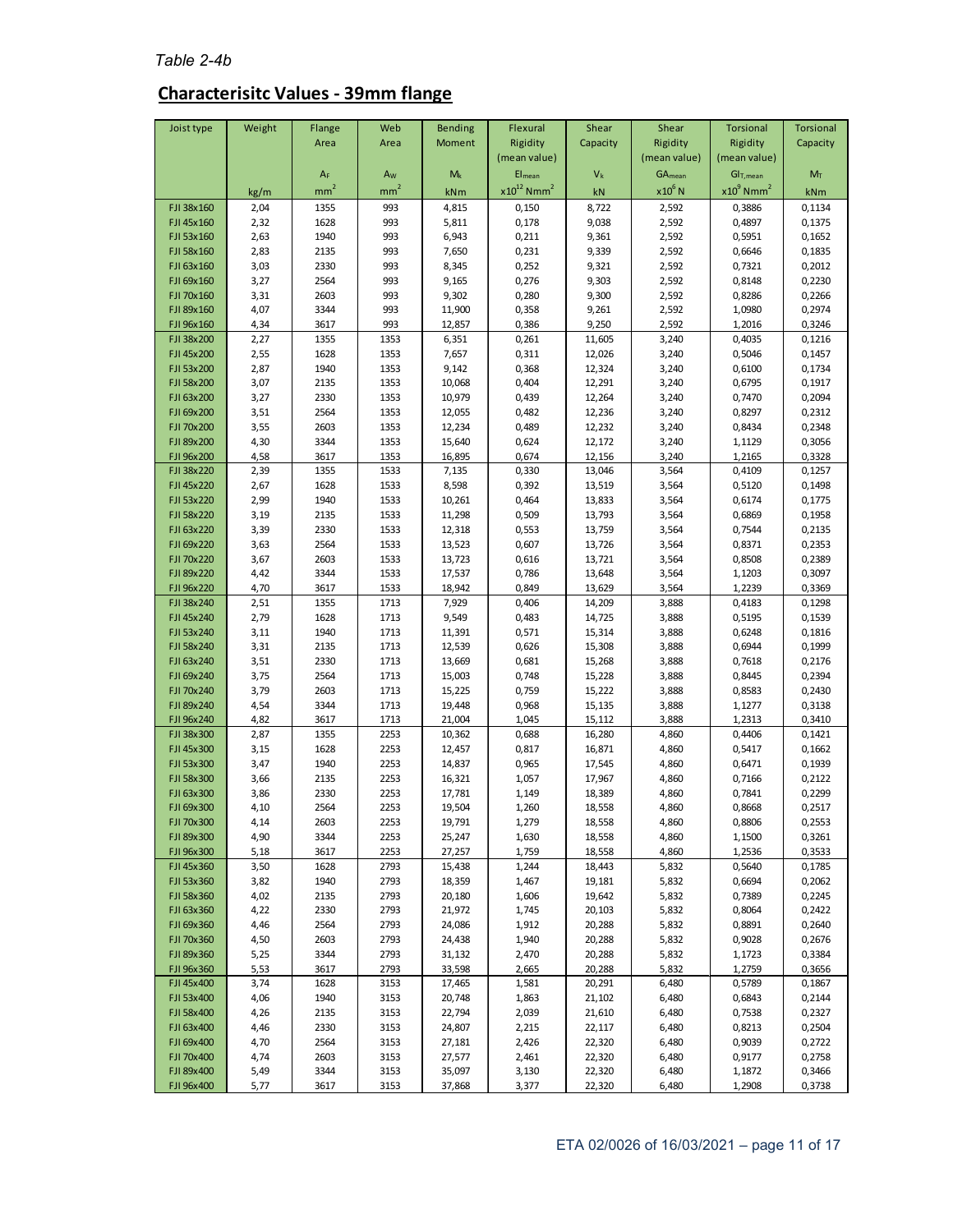### **Characterisitc Values - 45mm flange**

| Joist type                     | Weight       | Flange                   | Web                        | <b>Bending</b>   | Flexural                                   | Shear            | Shear                    | <b>Torsional</b>                                 | <b>Torsional</b> |
|--------------------------------|--------------|--------------------------|----------------------------|------------------|--------------------------------------------|------------------|--------------------------|--------------------------------------------------|------------------|
|                                |              | Area                     | Area                       | Moment           | Rigidity                                   | Capacity         | Rigidity                 | Rigidity                                         | Capacity         |
|                                |              |                          |                            |                  | (mean value)                               |                  |                          | (mean value) (mean value)                        |                  |
|                                |              | $A_F$<br>mm <sup>2</sup> | $A_{W}$<br>mm <sup>2</sup> | $M_k$            | $El_{mean}$<br>$x10^{12}$ Nmm <sup>2</sup> | $V_{k}$          | $GA_{mean}$<br>$x10^6$ N | GI <sub>T,mean</sub><br>$x10^9$ Nmm <sup>2</sup> | $M_T$            |
| FJI 38x160-45                  | kg/m<br>2,20 | 1583                     | 885                        | kNm<br>5,397     | 0,160                                      | kN<br>8,289      | 2,592                    | 0,4536                                           | kNm<br>0,1297    |
| FJI 45x160-45                  | 2,52         | 1898                     | 885                        | 6,507            | 0,190                                      | 8,590            | 2,592                    | 0,7083                                           | 0,1698           |
| FJI 53x160-45                  | 2,89         | 2258                     | 885                        | 7,769            | 0,224                                      | 8,933            | 2,592                    | 0,8612                                           | 0,2046           |
| FJI 58x160-45                  | 3,12         | 2483                     | 885                        | 8,556            | 0,246                                      | 8,981            | 2,592                    | 0,9617                                           | 0,2275           |
| FJI 63x160-45                  | 3,35         | 2708                     | 885                        | 9,330            | 0,268                                      | 8,966            | 2,592                    | 1,0658                                           | 0,2512           |
| FJI 69x160-45                  | 3,62         | 2978                     | 885                        | 10,244           | 0,294                                      | 8,952            | 2,592                    | 1,1933                                           | 0,2802           |
| FJI 70x160-45                  | 3,67         | 3023                     | 885                        | 10,396           | 0,298                                      | 8,950            | 2,592                    | 1,2139                                           | 0,2849           |
| FJI 89x160-45                  | 4,54         | 3878                     | 885                        | 13,290           | 0,380                                      | 8,919            | 2,592                    | 1,6180                                           | 0,3770           |
| FJI 96x160-45<br>FJI 38x200-45 | 4,86<br>2,44 | 4193<br>1583             | 885<br>1245                | 14,356<br>7,147  | 0,410<br>0,284                             | 8,910<br>11,172  | 2,592<br>3,240           | 1,7700<br>0,4685                                 | 0,4116<br>0,1379 |
| FJI 45x200-45                  | 2,76         | 1898                     | 1245                       | 8,611            | 0,337                                      | 11,577           | 3,240                    | 0,7232                                           | 0,1780           |
| FJI 53x200-45                  | 3,12         | 2258                     | 1245                       | 10,274           | 0,399                                      | 11,900           | 3,240                    | 0,8761                                           | 0,2128           |
| FJI 58x200-45                  | 3,35         | 2483                     | 1245                       | 11,312           | 0,437                                      | 11,874           | 3,240                    | 0,9765                                           | 0,2357           |
| FJI 63x200-45                  | 3,58         | 2708                     | 1245                       | 12,333           | 0,475                                      | 11,852           | 3,240                    | 1,0806                                           | 0,2594           |
| FJI 69x200-45                  | 3,86         | 2978                     | 1245                       | 13,538           | 0,521                                      | 11,830           | 3,240                    | 1,2082                                           | 0,2884           |
| FJI 70x200-45                  | 3,90         | 3023                     | 1245                       | 13,738           | 0,529                                      | 11,827           | 3,240                    | 1,2287                                           | 0,2931           |
| FJI 89x200-45                  | 4,78         | 3878                     | 1245                       | 17,554           | 0,675                                      | 11,780           | 3,240                    | 1,6329                                           | 0,3852           |
| FJI 96x200-45                  | 5,10         | 4193                     | 1245                       | 18,959           | 0,728                                      | 11,767           | 3,240                    | 1,7849                                           | 0,4198           |
| FJI 38x220-45                  | 2,55         | 1583                     | 1425                       | 8,043            | 0,360                                      | 12,614           | 3,564                    | 0,4759                                           | 0,1420           |
| FJI 45x220-45<br>FJI 53x220-45 | 2,88         | 1898<br>2258             | 1425<br>1425               | 9,686            | 0,428<br>0,506                             | 13,071<br>13,381 | 3,564                    | 0,7306<br>0,8835                                 | 0,1821           |
| FJI 58x220-45                  | 3,24<br>3,47 | 2483                     | 1425                       | 11,553<br>12,718 | 0,554                                      | 13,350           | 3,564<br>3,564           | 0,9839                                           | 0,2169<br>0,2398 |
| FJI 63x220-45                  | 3,70         | 2708                     | 1425                       | 13,864           | 0,603                                      | 13,324           | 3,564                    | 1,0881                                           | 0,2635           |
| FJI 69x220-45                  | 3,98         | 2978                     | 1425                       | 15,216           | 0,661                                      | 13,297           | 3,564                    | 1,2156                                           | 0,2925           |
| FJI 70x220-45                  | 4,02         | 3023                     | 1425                       | 15,441           | 0,671                                      | 13,293           | 3,564                    | 1,2361                                           | 0,2972           |
| FJI 89x220-45                  | 4,90         | 3878                     | 1425                       | 19,724           | 0,855                                      | 13,236           | 3,564                    | 1,6403                                           | 0,3893           |
| FJI 96x220-45                  | 5,22         | 4193                     | 1425                       | 21,301           | 0,923                                      | 13,220           | 3,564                    | 1,7923                                           | 0,4239           |
| FJI 38x240-45                  | 2,67         | 1583                     | 1605                       | 8,950            | 0,445                                      | 13,785           | 3,888                    | 0,4833                                           | 0,1461           |
| FJI 45x240-45                  | 2,99         | 1898                     | 1605                       | 10,774           | 0,530                                      | 14,285           | 3,888                    | 0,7381                                           | 0,1862           |
| FJI 53x240-45                  | 3,36         | 2258                     | 1605                       | 12,846           | 0,626                                      | 14,856           | 3,888                    | 0,8910                                           | 0,2210           |
| FJI 58x240-45<br>FJI 63x240-45 | 3,59<br>3,82 | 2483<br>2708             | 1605<br>1605               | 14,138<br>15,409 | 0,686<br>0,746                             | 14,840<br>14,809 | 3,888<br>3,888           | 0,9914<br>1,0955                                 | 0,2439<br>0,2676 |
| FJI 69x240-45                  | 4,10         | 2978                     | 1605                       | 16,910           | 0,818                                      | 14,777           | 3,888                    | 1,2230                                           | 0,2966           |
| FJI 70x240-45                  | 4,14         | 3023                     | 1605                       | 17,160           | 0,830                                      | 14,773           | 3,888                    | 1,2436                                           | 0,3013           |
| FJI 89x240-45                  | 5,01         | 3878                     | 1605                       | 21,912           | 1,058                                      | 14,704           | 3,888                    | 1,6477                                           | 0,3934           |
| FJI 96x240-45                  | 5,34         | 4193                     | 1605                       | 23,662           | 1,142                                      | 14,686           | 3,888                    | 1,7997                                           | 0,4280           |
| FJI 38x300-45                  | 3,03         | 1583                     | 2145                       | 11,729           | 0,761                                      | 15,906           | 4,860                    | 0,5056                                           | 0,1584           |
| FJI 45x300-45                  | 3,35         | 1898                     | 2145                       | 14,097           | 0,904                                      | 16,483           | 4,860                    | 0,7603                                           | 0,1985           |
| FJI 53x300-45                  | 3,72         | 2258                     | 2145                       | 16,788           | 1,067                                      | 17,142           | 4,860                    | 0,9132                                           | 0,2333           |
| FJI 58x300-45                  | 3,95         | 2483                     | 2145                       | 18,466           | 1,169                                      | 17,554           | 4,860                    | 1,0137                                           | 0,2562           |
| FJI 63x300-45<br>FJI 69x300-45 | 4,18         | 2708<br>2978             | 2145<br>2145               | 20,117           | 1,271                                      | 17,966           | 4,860                    | 1,1178                                           | 0,2799           |
| FJI 70x300-45                  | 4,45<br>4,50 | 3023                     | 2145                       | 22,065<br>22,389 | 1,394<br>1,414                             | 18,131<br>18,131 | 4,860<br>4,860           | 1,2453<br>1,2659                                 | 0,3089<br>0,3136 |
| FJI 89x300-45                  | 5,37         | 3878                     | 2145                       | 28,558           | 1,802                                      | 18,131           | 4,860                    | 1,6700                                           | 0,4057           |
| FJI 96x300-45                  | 5,69         | 4193                     | 2145                       | 30,831           | 1,944                                      | 18,131           | 4,860                    | 1,8220                                           | 0,4403           |
| FJI 45x360-45                  | 3,71         | 1898                     | 2685                       | 17,502           | 1,384                                      | 18,099           | 5,832                    | 0,7826                                           | 0,2108           |
| FJI 53x360-45                  | 4,07         | 2258                     | 2685                       | 20,815           | 1,632                                      | 18,823           | 5,832                    | 0,9355                                           | 0,2456           |
| FJI 58x360-45                  | 4,30         | 2483                     | 2685                       | 22,880           | 1,787                                      | 19,275           | 5,832                    | 1,0359                                           | 0,2685           |
| FJI 63x360-45                  | 4,53         | 2708                     | 2685                       | 24,912           | 1,943                                      | 19,728           | 5,832                    | 1,1401                                           | 0,2922           |
| FJI 69x360-45                  | 4,81         | 2978                     | 2685                       | 27,310           | 2,129                                      | 19,909           | 5,832                    | 1,2676                                           | 0,3212           |
| FJI 70x360-45                  | 4,86         | 3023                     | 2685                       | 27,710           | 2,160                                      | 19,909           | 5,832                    | 1,2881                                           | 0,3259           |
| FJI 89x360-45<br>FJI 96x360-45 | 5,73<br>6,05 | 3878<br>4193             | 2685<br>2685               | 35,303<br>38,101 | 2,749<br>2,966                             | 19,909<br>19,909 | 5,832<br>5,832           | 1,6923<br>1,8443                                 | 0,4180<br>0,4526 |
| FJI 45x400-45                  | 3,95         | 1898                     | 3045                       | 19,812           | 1,765                                      | 20,397           | 6,480                    | 0,7975                                           | 0,2190           |
| FJI 53x400-45                  | 4,31         | 2258                     | 3045                       | 23,541           | 2,079                                      | 21,213           | 6,480                    | 0,9504                                           | 0,2538           |
| FJI 58x400-45                  | 4,54         | 2483                     | 3045                       | 25,866           | 2,276                                      | 21,723           | 6,480                    | 1,0508                                           | 0,2767           |
| FJI 63x400-45                  | 4,77         | 2708                     | 3045                       | 28,153           | 2,473                                      | 22,233           | 6,480                    | 1,1549                                           | 0,3004           |
| FJI 69x400-45                  | 5,05         | 2978                     | 3045                       | 30,852           | 2,709                                      | 22,437           | 6,480                    | 1,2825                                           | 0,3294           |
| FJI 70x400-45                  | 5,09         | 3023                     | 3045                       | 31,301           | 2,748                                      | 22,437           | 6,480                    | 1,3030                                           | 0,3341           |
| FJI 89x400-45                  | 5,96         | 3878                     | 3045                       | 39,847           | 3,496                                      | 22,437           | 6,480                    | 1,7072                                           | 0,4262           |
| FJI 96x400-45                  | 6,29         | 4193                     | 3045                       | 42,995           | 3,771                                      | 22,437           | 6,480                    | 1,8591                                           | 0,4608           |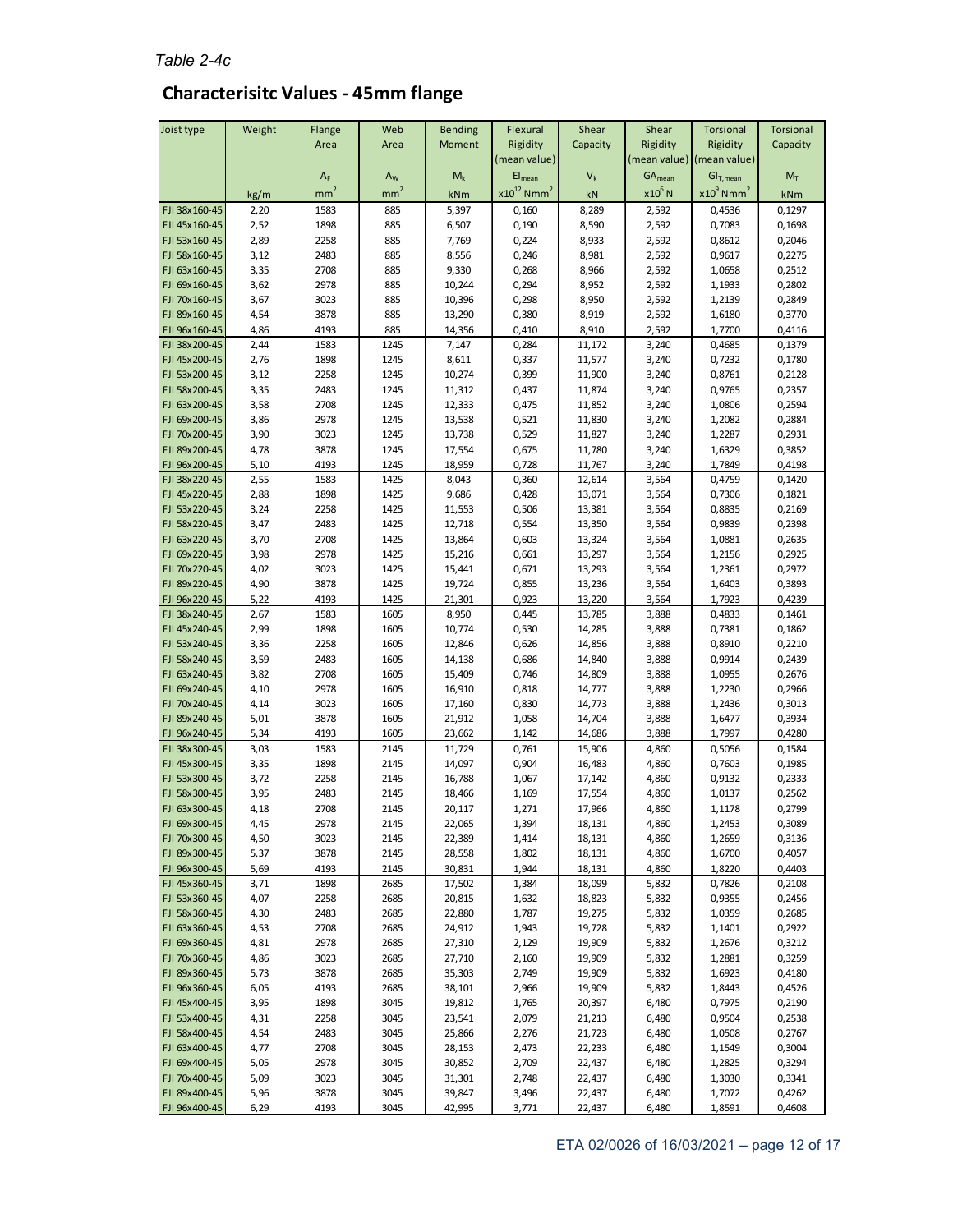#### *Table 2-4d*

## **Finnjoist characteristic values for flange dependant properties**

|                   |                 | End bearing <sup>1)</sup> |                |                |                | Intermediate bearing <sup>1)</sup> |                |                |                |                |                |                    | Secondary direction <sup>2)</sup> | Axial <sup>2</sup>       |                   |                                 |                                 |
|-------------------|-----------------|---------------------------|----------------|----------------|----------------|------------------------------------|----------------|----------------|----------------|----------------|----------------|--------------------|-----------------------------------|--------------------------|-------------------|---------------------------------|---------------------------------|
| Flange<br>width   | Flange<br>depth | 45mm                      |                | 89mm           |                |                                    | 75mm           |                | 89mm           |                | <b>135mm</b>   | Moment<br>Capacity | Shear<br>Capacity                 | Flexural<br>Rigidity     | Shear<br>Rigidity | Axial<br>Capacity <sup>31</sup> | Axial<br>Rigidity <sup>2)</sup> |
|                   |                 | <b>NS</b>                 | <sub>S</sub>   | <b>NS</b>      | S.             | <b>NS</b>                          | <sub>S</sub>   | <b>NS</b>      | S              | <b>NS</b>      | <sub>S</sub>   | $M_{f,k,v}$        | $V_{f,k,z}$                       | $EI_v$                   | $EA_{Q,mean, z}$  | $F_{c,k,x}$                     | $EA_{mean, x}$                  |
| mm                | mm              | kN                        | kN             | kN             | kN             | kN                                 | kN             | kN             | kN             | kN             | kN             | kNm                | kN                                | $x10^9$ Nmm <sup>2</sup> | $x10^6$ N         | kN                              | $x10^6$ N                       |
| 36mm flange depth |                 |                           |                |                |                |                                    |                |                |                |                |                |                    |                                   |                          |                   |                                 |                                 |
| 45                | 36              | 9,46                      | 11,18          | 15,76          | 17,48          | 16,76                              | 18,48          | 18,77          | 20,49          | 25,36          | 27,08          | 0,512              | 4,149                             | 3,764                    | 0,911             | 42,50                           | 20,948                          |
| 53                | 36              | 10,75                     | 12,47          | 17,33          | 19,63          | 19,05                              | 20,77          | 21,33          | 23,05          | 28,69          | 30,54          | 0,711              | 4,936                             | 6,155                    | 1,084             | 50,57                           | 24,923                          |
| 58                | 36              | 11,23                     | 13,27          | 17,33          | 20,98          | 20,37                              | 22,20          | 22,31          | 24,65          | 28,69          | 32,71          | 0,852              | 5,428                             | 8,069                    | 1,192             | 55,61                           | 27,407                          |
| 63                | 36              | 11,23                     | 13,37          | 17,33          | 21,14          | 20,37                              | 22,38          | 22,31          | 24,85          | 28,69          | 32,97          | 1,005              | 5,920                             | 10,343                   | 1,300             | 60,65                           | 29,891                          |
| 69                | 36              | 11,23                     | 13,37          | 17,33          | 21,14          | 20,37                              | 22,38          | 22,31          | 24,85          | 28,69          | 32,97          | 1,199              | 6,511                             | 13,592                   | 1,429             | 66,70                           | 32,872                          |
| 70                | 36              | 11,23                     | 13,37          | 17,33          | 21,14          | 20,37                              | 22,38          | 22,31          | 24,85          | 28,69          | 32,97          | 1,232              | 6,609                             | 14,192                   | 1,451             | 67,70                           | 33,368                          |
| 89                | 36              | 11,23                     | 13,37          | 17,33          | 21,14          | 20,37                              | 22,38          | 22,31          | 24,85          | 28,69          | 32,97          | 1,935              | 8,479                             | 29,177                   | 1,861             | 86,86                           | 42,808                          |
| 96                | 36              | 11,23                     | 13,37          | 17,33          | 21,14          | 20,37                              | 22,38          | 22,31          | 24,85          | 28,69          | 32,97          | 2,231              | 9,168                             | 36,620                   | 2,012             | 93,91                           | 46,285                          |
| 39mm flange depth |                 |                           |                |                |                |                                    |                |                |                |                |                |                    |                                   |                          |                   |                                 |                                 |
| 38                | 39              | 8,33                      | 10,05          | 13,88          | 15,60          | 14,76                              | 16,48          | 16,53          | 18,25          | 22,33          | 24,05          | 0,395              | 3,702                             | 2,450                    | 0,813             | 37,93                           | 18,692                          |
| 45                | 39<br>39        | 9,46<br>10,75             | 11,18<br>12,47 | 15,76<br>17,74 | 17,48<br>19,63 | 16,76<br>19,05                     | 18,48<br>20,77 | 18,77          | 20,49          | 25,36          | 27,08          | 0,555<br>0,770     | 4,449                             | 4,076<br>6,667           | 0,977             | 45,57                           | 22,460                          |
| 53<br>58          | 39              | 11,55                     | 13,27          | 17,74          | 20,98          | 20,48                              | 22,20          | 21,33<br>22,93 | 23,05<br>24,65 | 28,82<br>29,52 | 30,54<br>32,71 | 0,923              | 5,301<br>5,834                    | 8,740                    | 1,164<br>1,281    | 54,31<br>59,77                  | 26,765<br>29,456                |
| 63                | 39              | 11,64                     | 14,08          | 17,74          | 22,32          | 21,21                              | 23,63          | 23,15          | 26,25          | 29,52          | 34,87          | 1,089              | 6,367                             | 11,204                   | 1,398             | 65,23                           | 32,147                          |
| 69                | 39              | 11,64                     | 15,05          | 17,74          | 23,59          | 21,21                              | 25,35          | 23,15          | 28,18          | 29,52          | 35,37          | 1,298              | 7,007                             | 14,723                   | 1,538             | 71,78                           | 35,376                          |
| 70                | 39              | 11,64                     | 15,17          | 17,74          | 23,59          | 21,21                              | 25,56          | 23,15          | 28,41          | 29,52          | 35,37          | 1,334              | 7,114                             | 15,373                   | 1,562             | 72,87                           | 35,915                          |
| 89                | 39              | 11,64                     | 15,17          | 17.74          | 23,59          | 21,21                              | 25,56          | 23,15          | 28,41          | 29,52          | 35,37          | 2,096              | 9,139                             | 31,607                   | 2,006             | 93,62                           | 46,140                          |
| 96                | 39              | 11.64                     | 15,17          | 17,74          | 23,59          | 21,21                              | 25,56          | 23,15          | 28,41          | 29,52          | 35,37          | 2,417              | 9,885                             | 39,670                   | 2,170             | 101,26                          | 49,908                          |
| 45mm flange depth |                 |                           |                |                |                |                                    |                |                |                |                |                |                    |                                   |                          |                   |                                 |                                 |
| 45                | 45              | 10,32                     | 12,04          | 16,62          | 18,34          | 18,48                              | 20,20          | 20,49          | 22,21          | 27,08          | 28,80          | 0,640              | 5,187                             | 4,705                    | 1,139             | 53,13                           | 26,186                          |
| 53                | 45              | 11,72                     | 13,44          | 18,57          | 20,61          | 21,01                              | 22,73          | 23,29          | 25,01          | 30,78          | 32,50          | 0,889              | 6,171                             | 7,694                    | 1,355             | 63,21                           | 31,154                          |
| 58                | 45              | 12,47                     | 14,32          | 18,57          | 22,03          | 22,58                              | 24,30          | 24,81          | 26,75          | 31,19          | 34,81          | 1,065              | 6,786                             | 10,086                   | 1,490             | 69,51                           | 34,259                          |
| 63                | 45              | 12,47                     | 15,20          | 18,57          | 23,45          | 22,87                              | 25,88          | 24,81          | 28,50          | 31,19          | 37,04          | 1,256              | 7,401                             | 12,929                   | 1,625             | 75,81                           | 37,364                          |
| 69                | 45              | 12,47                     | 16,26          | 18,57          | 24,42          | 22,87                              | 27,77          | 24,81          | 30,60          | 31,19          | 37,04          | 1,498              | 8,139                             | 16,990                   | 1,787             | 83,37                           | 41,090                          |
| 70                | 45              | 12,47                     | 16,39          | 18,57          | 24,42          | 22,87                              | 28,00          | 24,81          | 30,66          | 31,19          | 37,04          | 1,540              | 8,262                             | 17,740                   | 1,814             | 84,63                           | 41,711                          |
| 89                | 45              | 12,47                     | 16,39          | 18,57          | 24,42          | 22,87                              | 28,00          | 24,81          | 30,66          | 31,19          | 37,04          | 2,419              | 10,599                            | 36,472                   | 2,327             | 108,57                          | 53,510                          |
| 96                | 45              | 12,47                     | 16,39          | 18,57          | 24,42          | 22,87                              | 28,00          | 24,81          | 30,66          | 31,19          | 37,04          | 2,789              | 11,460                            | 45,774                   | 2,516             | 117,39                          | 57,857                          |

Notes:

1) For bearing capacities NS indicates no web stiffener at the support, S indicates web stiffeneer at the support

2) Moment capacity, shear capacity, flexural rigidity, axial capacity and axial rigidity in the weak direction per flange

3) Axial capacity does not include stability factors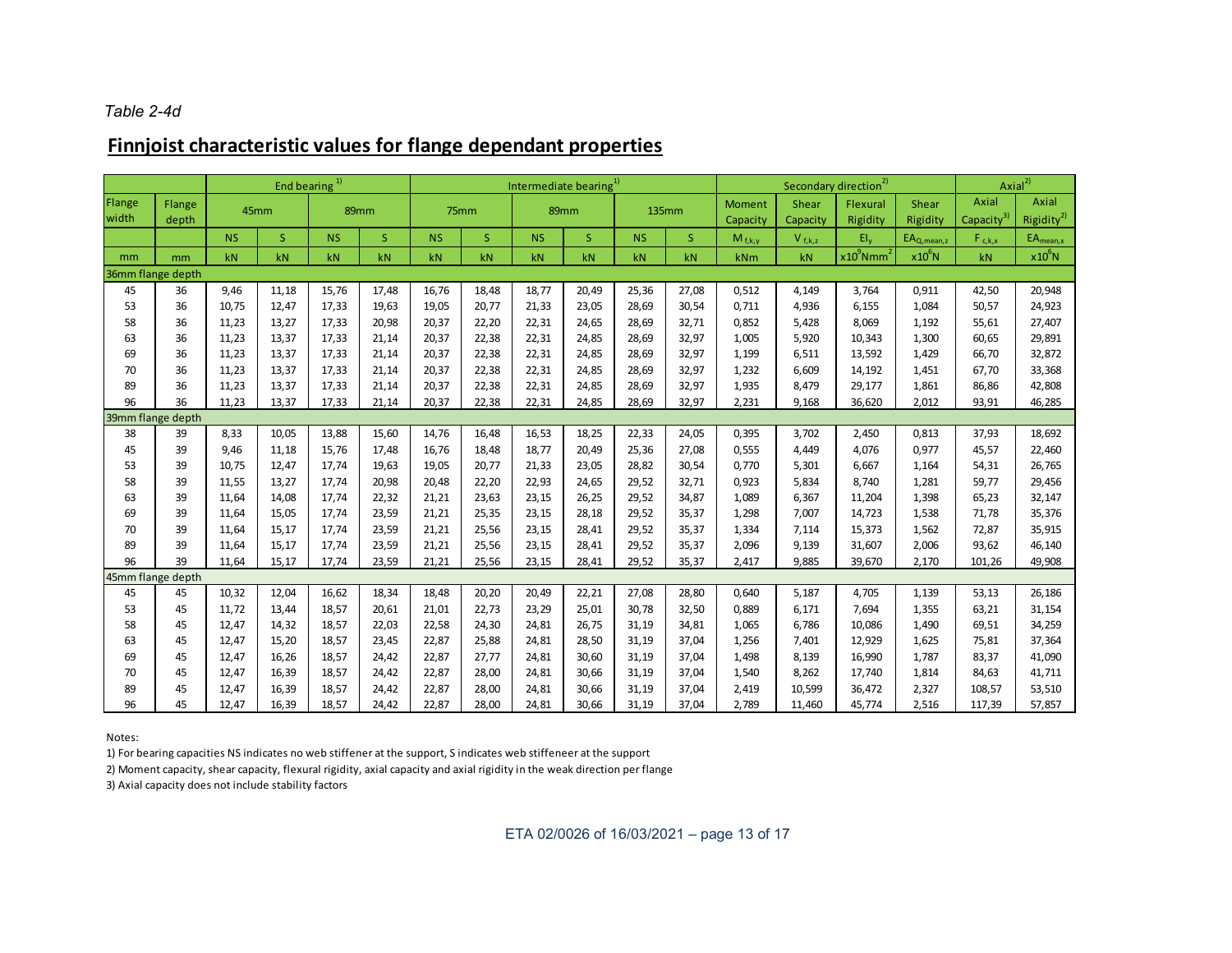#### *Table 2-4e*

## **Finnstud characteristic values - 36mm flange**

|            |        |                 | Aw              | <b>Axial Capacity</b> | <b>Bending</b> |                        | Shear    |                        |           | <b>End Bearing</b> |           | <b>Intermediate Bearing</b> |           |              |
|------------|--------|-----------------|-----------------|-----------------------|----------------|------------------------|----------|------------------------|-----------|--------------------|-----------|-----------------------------|-----------|--------------|
| Joist Type | Weight | Af              |                 |                       | Moment         | Flexural               |          | Shear                  |           | $45 \text{ mm}$    |           | 89 mm                       | 89 mm     |              |
|            |        |                 |                 | per flange 3)         | Capacity       | Rigidity <sup>2)</sup> | Capacity | Rigidity <sup>2)</sup> | <b>NS</b> | S                  | <b>NS</b> | $\mathbf{s}$                | <b>NS</b> | <sub>S</sub> |
|            | kg/m   | mm <sup>2</sup> | mm <sup>2</sup> | kN                    | kNm            | $Nmm^2 \times 10^{12}$ | kN       | $N \times 10^6$        | kN        | kN                 | kN        | kN                          | kN        | kN           |
| 160-45     | 2,03   | 1518            | 1084            | 39,47                 | 4,82           | 0,126                  | 4,91     | 1,17                   | 4,98      | 5,88               | 8,29      | 8,70                        | 9,88      | 10,78        |
| 160-58     | 2,44   | 1986            | 1084            | 51,64                 | 6,25           | 0,163                  | 4,91     | 1,17                   | 6,08      | 6,98               | 10,13     | 11,75                       | 12,07     | 12,97        |
| 160-70     | 2,82   | 2418            | 1084            | 62,87                 | 7,58           | 0,197                  | 4,91     | 1,17                   | 6,29      | 7,19               | 10,48     | 11,39                       | 12,48     | 13,39        |
| 160-89     | 3,42   | 3102            | 1084            | 80,65                 | 9,67           | 0,251                  | 4,91     | 1,17                   | 6,29      | 7,19               | 10,48     | 11,39                       | 12,48     | 13,39        |
| 200-45     | 2,29   | 1518            | 1484            | 39,47                 | 6,36           | 0,220                  | 7,20     | 1,60                   | 4,98      | 5,88               | 8,29      | 8,70                        | 9,88      | 10,78        |
| 200-58     | 2,70   | 1986            | 1484            | 51,64                 | 8,24           | 0,284                  | 7,20     | 1,60                   | 6,08      | 6,98               | 10,13     | 11,75                       | 12,07     | 12,97        |
| 200-70     | 3,08   | 2418            | 1484            | 62,87                 | 9,96           | 0,343                  | 7,20     | 1,60                   | 6,29      | 7,19               | 10,48     | 11,39                       | 12,48     | 13,39        |
| 200-89     | 3,68   | 3102            | 1484            | 80,65                 | 12,70          | 0,436                  | 7,20     | 1,60                   | 6,29      | 7,19               | 10,48     | 11,39                       | 12,48     | 13,39        |
| 220-45     | 2,41   | 1518            | 1684            | 39,47                 | 7,16           | 0,277                  | 8,34     | 1,82                   | 4,98      | 5,88               | 8,29      | 8,70                        | 9,88      | 10,78        |
| 220-58     | 2,83   | 1986            | 1684            | 51,64                 | 9,25           | 0,357                  | 8,34     | 1,82                   | 6,08      | 6,98               | 10, 13    | 11,75                       | 12,07     | 12,97        |
| 220-70     | 3,21   | 2418            | 1684            | 62,87                 | 11,18          | 0,431                  | 8,34     | 1,82                   | 6,29      | 7,19               | 10,48     | 11,39                       | 12,48     | 13,39        |
| 220-89     | 3,81   | 3102            | 1684            | 80,65                 | 14,24          | 0,548                  | 8,34     | 1,82                   | 6,29      | 7,19               | 10,48     | 11,39                       | 12,48     | 13,39        |
| 240-45     | 2,54   | 1518            | 1884            | 39,47                 | 7,96           | 0,341                  | 9,48     | 2,03                   | 4,98      | 5,88               | 8,29      | 8,70                        | 9,88      | 10,78        |
| 240-58     | 2,95   | 1986            | 1884            | 51,64                 | 10,27          | 0,439                  | 9,48     | 2,03                   | 6,08      | 6,98               | 10,13     | 11,75                       | 12,07     | 12,97        |
| 240-70     | 3,33   | 2418            | 1884            | 62,87                 | 12,41          | 0,530                  | 9,48     | 2,03                   | 6,29      | 7,19               | 10,48     | 11,39                       | 12,48     | 13,39        |
| 240-89     | 3,94   | 3102            | 1884            | 80,65                 | 15,79          | 0,674                  | 9,48     | 2,03                   | 6,29      | 7,19               | 10,48     | 11,39                       | 12,48     | 13,39        |
| 300-45     | 2,93   | 1518            | 2484            | 39,47                 | 10,43          | 0,577                  | 12,91    | 2,68                   | 4,98      | 5,88               | 8,29      | 8,70                        | 9,88      | 10,78        |
| 300-58     | 3,34   | 1986            | 2484            | 51,64                 | 13,41          | 0,741                  | 12,91    | 2,68                   | 6,08      | 6,98               | 10,13     | 11,75                       | 12,07     | 12,97        |
| 300-70     | 3,72   | 2418            | 2484            | 62,87                 | 16,17          | 0,893                  | 12,91    | 2,68                   | 6,29      | 7,19               | 10,48     | 11,39                       | 12,48     | 13,39        |
| 300-89     | 4,32   | 3102            | 2484            | 80,65                 | 20,53          | 1,133                  | 12,91    | 2,68                   | 6,29      | 7,19               | 10,48     | 11,39                       | 12,48     | 13,39        |
| 360-45     | 3,31   | 1518            | 3084            | 39,47                 | 12,99          | 0,881                  | 16,34    | 3,33                   | 4,98      | 5,88               | 8,29      | 8,70                        | 9,88      | 10,78        |
| 360-58     | 3,72   | 1986            | 3084            | 51,64                 | 16,65          | 1,128                  | 16,34    | 3,33                   | 6,08      | 6,98               | 10,13     | 11,75                       | 12,07     | 12,97        |
| 360-70     | 4,10   | 2418            | 3084            | 62,87                 | 20,02          | 1,356                  | 16,34    | 3,33                   | 6,29      | 7,19               | 10,48     | 11,39                       | 12,48     | 13,39        |
| 360-89     | 4,70   | 3102            | 3084            | 80,65                 | 25,36          | 1,716                  | 16,34    | 3,33                   | 6,29      | 7,19               | 10,48     | 11,39                       | 12,48     | 13,39        |
| 400-45     | 3,57   | 1518            | 3484            | 39,47                 | 14,75          | 1,124                  | 18,46    | 3,76                   | 4,98      | 5,88               | 8,29      | 8,70                        | 9,88      | 10,78        |
| 400-58     | 3,98   | 1986            | 3484            | 51,64                 | 18,86          | 1,435                  | 18,46    | 3,76                   | 6,08      | 6,98               | 10,13     | 11.75                       | 12,07     | 12,97        |
| 400-70     | 4,36   | 2418            | 3484            | 62,87                 | 22,64          | 1,722                  | 18,46    | 3,76                   | 6,29      | 7,19               | 10,48     | 11,39                       | 12,48     | 13,39        |
| 400-89     | 4,96   | 3102            | 3484            | 80,65                 | 28,64          | 2,176                  | 18,46    | 3,76                   | 6,29      | 7,19               | 10,48     | 11,39                       | 12,48     | 13,39        |

Notes:

1) For Bearing Capacities NS indicates no web stiffener at the support, S indicates web stiffener at the support

2) Flexural Rigidity (EI) and Shear Rigidity (GA) are mean values

3) Axial Capacity does not include any stability factors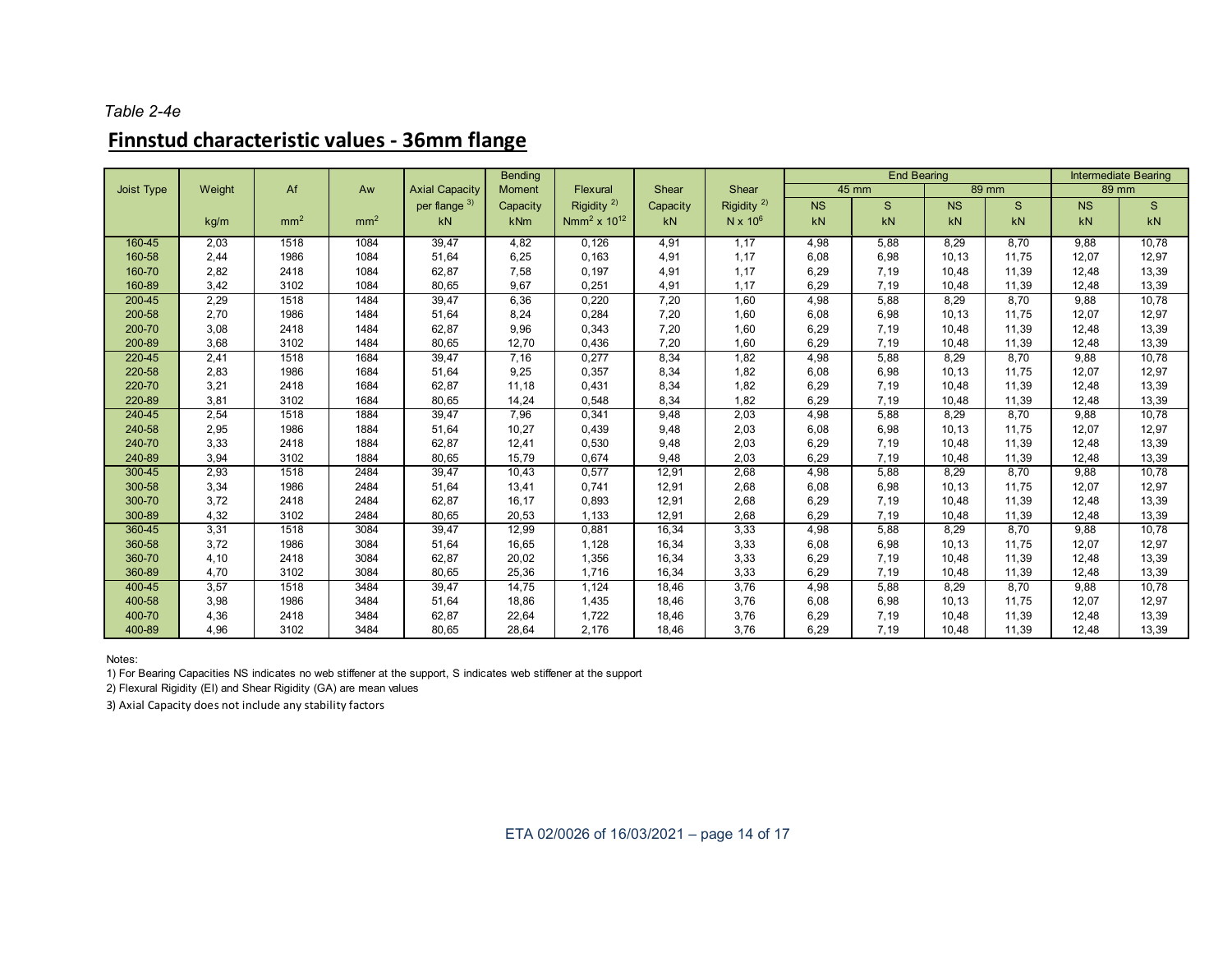#### *Table 2-4f*

# **Finnstud characteristic values - 39mm flange**

|            |        |                 |                 |                       | <b>Bending</b> |                              |          |                        |           | <b>End Bearing</b> | <b>Intermediate Bearing</b> |       |           |              |
|------------|--------|-----------------|-----------------|-----------------------|----------------|------------------------------|----------|------------------------|-----------|--------------------|-----------------------------|-------|-----------|--------------|
| Joist Type | Weight | Af              | Aw              | <b>Axial Capacity</b> | <b>Moment</b>  | Flexural                     | Shear    | Shear                  |           | 45 mm              |                             | 89 mm | 89 mm     |              |
|            |        |                 |                 | per flange 3)         | Capacity       | Rigidity $^{2)}$             | Capacity | Rigidity <sup>2)</sup> | <b>NS</b> | $\mathsf{s}$       | <b>NS</b>                   | S     | <b>NS</b> | $\mathsf{s}$ |
|            | kg/m   | mm <sup>2</sup> | mm <sup>2</sup> | kN                    | kNm            | Nmm <sup>2</sup> x $10^{12}$ | kN       | N x $10^6$             | kN        | kN                 | kN                          | kN    | kN        | kN           |
| 160-45     | 2,12   | 1628            | 1075            | 42,32                 | 5,08           | 0,130                        | 4,74     | 1,16                   | 4,98      | 5,88               | 8,29                        | 8,70  | 9,88      | 10,78        |
| 160-58     | 2,57   | 2135            | 1075            | 55,50                 | 6,60           | 0,168                        | 4,74     | 1,16                   | 6.08      | 6,98               | 10,13                       | 11.75 | 12,07     | 12,97        |
| 160-70     | 2,98   | 2603            | 1075            | 67,67                 | 8,01           | 0,204                        | 4,74     | 1,16                   | 7,10      | 8,00               | 11,83                       | 12,74 | 14,09     | 14,99        |
| 160-89     | 3,63   | 3344            | 1075            | 86,93                 | 10,24          | 0,260                        | 4,74     | 1,16                   | 7,23      | 8,14               | 12,05                       | 12,96 | 14,35     | 15,26        |
| 200-45     | 2,38   | 1628            | 1475            | 42,32                 | 6,72           | 0,228                        | 7,03     | 1,59                   | 4,98      | 5,88               | 8,29                        | 8,70  | 9,88      | 10,78        |
| 200-58     | 2,82   | 2135            | 1475            | 55,50                 | 8,72           | 0,295                        | 7,03     | 1,59                   | 6,08      | 6,98               | 10,13                       | 11.75 | 12,07     | 12,97        |
| 200-70     | 3,23   | 2603            | 1475            | 67,67                 | 10,56          | 0,357                        | 7,03     | 1,59                   | 7,10      | 8,00               | 11,83                       | 12,74 | 14,09     | 14,99        |
| 200-89     | 3,89   | 3344            | 1475            | 86,93                 | 13,48          | 0,455                        | 7,03     | 1,59                   | 7,23      | 8,14               | 12,05                       | 12,96 | 14,35     | 15,26        |
| 220-45     | 2,50   | 1628            | 1675            | 39,47                 | 7,56           | 0,288                        | 8,17     | 1,81                   | 4,98      | 5,88               | 8,29                        | 8,70  | 9,88      | 10,78        |
| 220-58     | 2,95   | 2135            | 1675            | 51,64                 | 9,80           | 0,372                        | 8,17     | 1,81                   | 6,08      | 6,98               | 10,13                       | 11.75 | 12,07     | 12,97        |
| 220-70     | 3,36   | 2603            | 1675            | 62,87                 | 11,86          | 0,450                        | 8,17     | 1,81                   | 7,10      | 8,00               | 11,83                       | 12,74 | 14,09     | 14,99        |
| 220-89     | 4,01   | 3344            | 1675            | 80,65                 | 15,13          | 0,573                        | 8,17     | 1,81                   | 7,23      | 8,14               | 12,05                       | 12,96 | 14,35     | 15,26        |
| 240-45     | 2,63   | 1628            | 1875            | 39,47                 | 8,41           | 0,356                        | 9,31     | 2,03                   | 4,98      | 5,88               | 8,29                        | 8,70  | 9,88      | 10,78        |
| 240-58     | 3,08   | 2135            | 1875            | 51,64                 | 10,89          | 0,459                        | 9,31     | 2,03                   | 6,08      | 6,98               | 10,13                       | 11,75 | 12,07     | 12,97        |
| 240-70     | 3,49   | 2603            | 1875            | 62,87                 | 13,18          | 0,555                        | 9,31     | 2,03                   | 7,10      | 8,00               | 11,83                       | 12,74 | 14,09     | 14,99        |
| 240-89     | 4,14   | 3344            | 1875            | 80,65                 | 16,80          | 0,707                        | 9,31     | 2,03                   | 7,23      | 8,14               | 12,05                       | 12,96 | 14,35     | 15,26        |
| 300-45     | 3,02   | 1628            | 2475            | 39,47                 | 11,04          | 0,604                        | 12,74    | 2,67                   | 4,98      | 5,88               | 8,29                        | 8,70  | 9,88      | 10,78        |
| 300-58     | 3,46   | 2135            | 2475            | 51,64                 | 14,24          | 0.778                        | 12,74    | 2,67                   | 6,08      | 6,98               | 10,13                       | 11.75 | 12,07     | 12,97        |
| 300-70     | 3,87   | 2603            | 2475            | 62,87                 | 17,19          | 0,939                        | 12,74    | 2,67                   | 7,10      | 8,00               | 11,83                       | 12,74 | 14,09     | 14,99        |
| 300-89     | 4,53   | 3344            | 2475            | 80,65                 | 21,87          | 1,193                        | 12,74    | 2,67                   | 7,23      | 8,14               | 12,05                       | 12,96 | 14,35     | 15,26        |
| 360-45     | 3,40   | 1628            | 3075            | 39,47                 | 13,76          | 0,925                        | 16,16    | 3,32                   | 4,98      | 5,88               | 8,29                        | 8,70  | 9,88      | 10,78        |
| 360-58     | 3,85   | 2135            | 3075            | 51,64                 | 17,68          | 1,188                        | 16,16    | 3,32                   | 6,08      | 6,98               | 10,13                       | 11,75 | 12,07     | 12,97        |
| 360-70     | 4,26   | 2603            | 3075            | 62,87                 | 21,31          | 1,430                        | 16,16    | 3,32                   | 7,10      | 8,00               | 11,83                       | 12,74 | 14,09     | 14,99        |
| 360-89     | 4,91   | 3344            | 3075            | 80,65                 | 27,04          | 1,814                        | 16,16    | 3,32                   | 7,23      | 8,14               | 12,05                       | 12,96 | 14,35     | 15,26        |
| 400-45     | 3,66   | 1628            | 3475            | 39,47                 | 15,62          | 1,181                        | 18,45    | 3,75                   | 4,98      | 5,88               | 8,29                        | 8,70  | 9,88      | 10,78        |
| 400-58     | 4,10   | 2135            | 3475            | 51,64                 | 20,03          | 1,512                        | 18,45    | 3,75                   | 6,08      | 6,98               | 10,13                       | 11,75 | 12,07     | 12,97        |
| 400-70     | 4,51   | 2603            | 3475            | 62,87                 | 24,10          | 1,819                        | 18,45    | 3,75                   | 7,10      | 8,00               | 11,83                       | 12,74 | 14,09     | 14,99        |
| 400-89     | 5,17   | 3344            | 3475            | 80,65                 | 30,55          | 2,303                        | 18,45    | 3,75                   | 7,23      | 8,14               | 12,05                       | 12,96 | 14,35     | 15,26        |

Notes:

1) For Bearing Capacities NS indicates no web stiffener at the support, S indicates web stiffener at the support

2) Flexural Rigidity (EI) and Shear Rigidity (GA) are mean values

3) Axial Capacity does not include any stability factors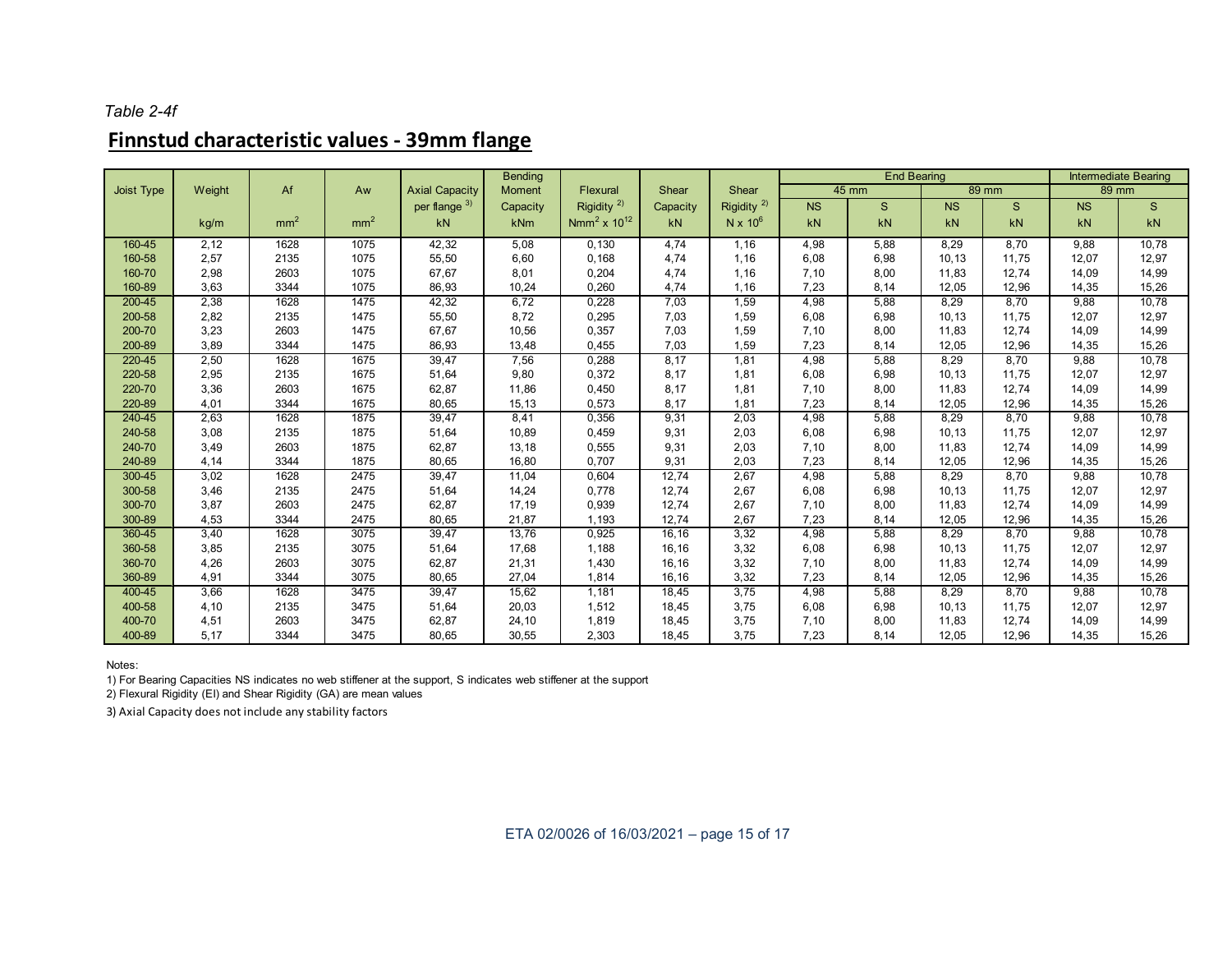#### **ANNEX 3**

### **INSTALLATION GUIDE AND ADDITIONAL CALCULATION RULES FOR FINNJOISTS AND FINNSTUDS WITH WEBHOLES**

The installation guide of the manufacturer shall be followed. Especially the following points shall be noticed:

- 1. The instructions of the manufacturer regarding the restraint of the compression flange and temporary bracing shall be followed.
- 2. The bearing length to be used shall be 45 mm or greater. If the bearing length is more than 135 mm, the bearing resistance values given for 135 mm shall be used.
- 3. Web stiffeners may be used according to the instructions of the manufacturer. The characteristic bearing resistance with web stiffeners is given in Table 2-4.
- 4. During installation, the finished product may be exposed for conditions corresponding to service class 3 during a short time before immediate protection against rain.
- 5. Holes may be made to the joist web for installations according to the following rules:
	- 5.1. The structural effect of all additional holes must be considered separately on a case by case basis.
	- 5.2. Holes shall be positioned at the centre of the web, except of holes smaller or equal to 20 mm in diameter or rectangular holes with their maximum width or depth being less or equal to 20mm, see Figure 3-1.



*Figure 3-1: Possible locations of web holes* 

5.3. The spacing of the holes shall be such, that the length of the unbroken web between the holes is at least two times the diameter of the larger hole. Else, the group of holes shall be considered as one elongated hole. Groups of holes are considered as one theoretical hole with an inscribing circle or rectangle that envelopes the group of holes, see Figure 3-2.